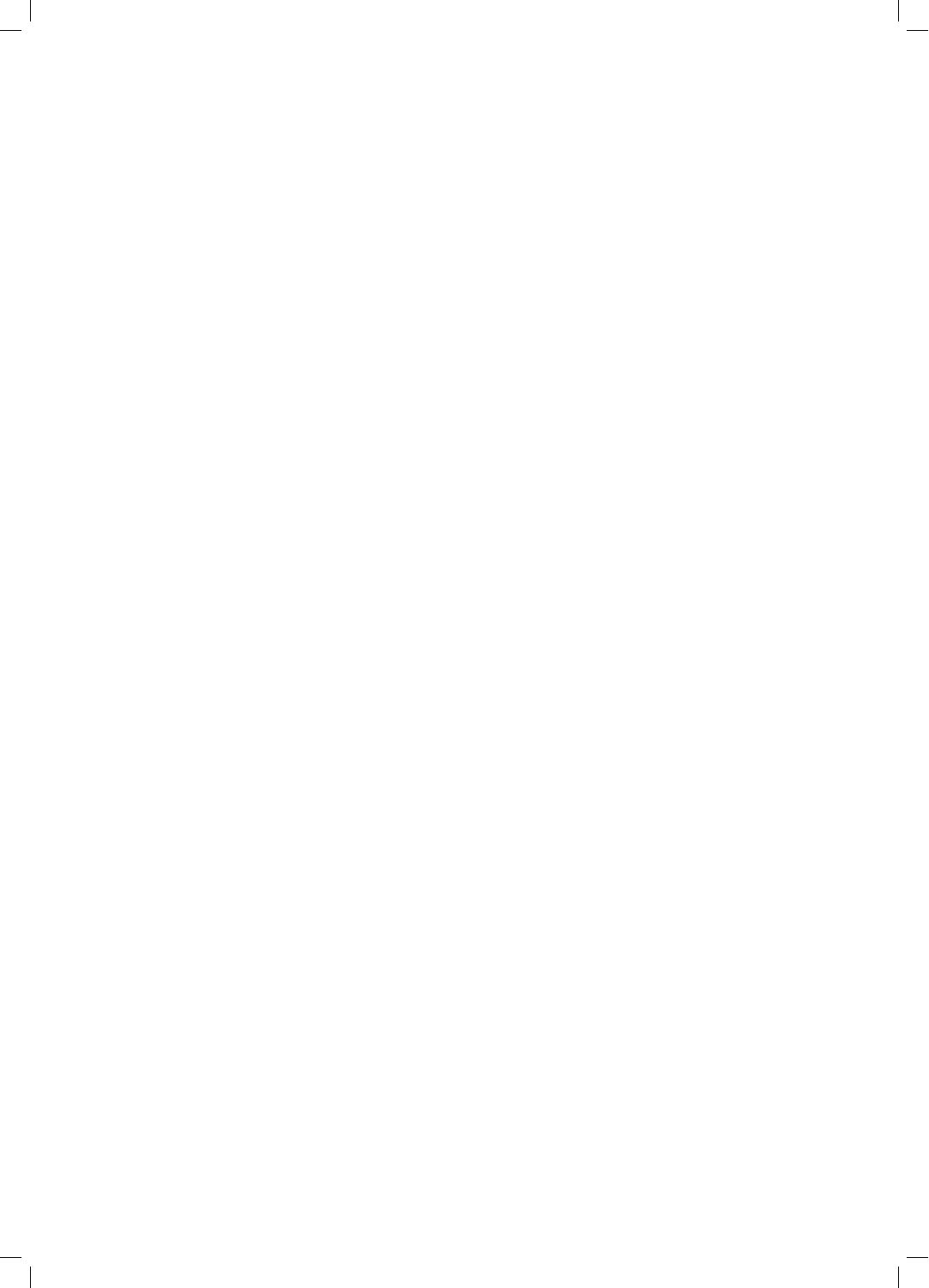## **Contents**

- **02** Introduction
- The legal context **03**
- Eligibility **04**
- Who has priority for social housing in Rushmoor? **07**
- **08** The assessment process
- The banding scheme **09**
- How we decide whether to reduce a person's priority **10**
- Change of circumstances **15**
- Carers **16**
- Moving on from support housing with Rushmoor **16**
- Moving on from care **16**
- Medical assessment **17**
- Housing for older people **17**
- Removal from the banding scheme **19**
- Allocation of vacant and new housing association homes **20**
- Choice and limitations **21**
- New developments **21**
- Adaptations and ground floor accomodation **22**
- Under occupying and releaseing necessary properties **22**
- Urgent cases and discretion **23**
- Local connection **23**
- Right to information **23**
- Reviews and appeals **24**
- Confidentiality and access to information **24**
- False or misleading information **25**
- Special help **25**
- How to complain **25**
- Review of allocation scheme **25**
- Service standards **26**
- Appendix 1 Rushmoor Bedroom Standard **27**
- Appendix 2 Rushmoor Bedroom Banding Scheme **28**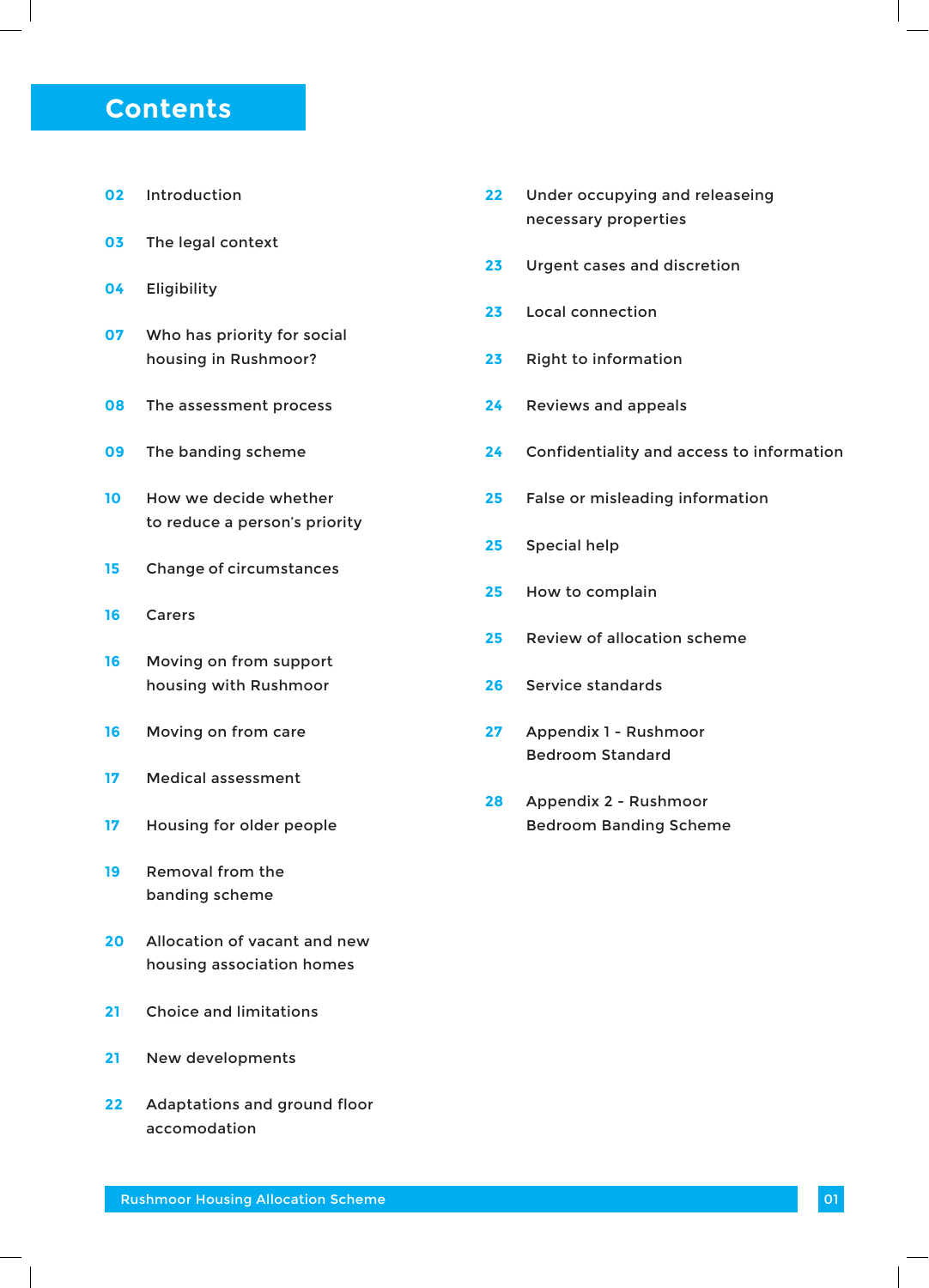### **The aims of the allocation scheme**

This document describes the criteria that Rushmoor Borough Council uses to prioritise housing applicants for the social housing that we allocate to homes owned by Registered Social Landlords (RSLs) in Rushmoor *(these allocations are known as 'nominations')*.

Social housing in Rushmoor is housing owned by RSLs for which guideline rents are determined through the national rent regime.

In Rushmoor, the demand for social housing is greater than the number of homes available. This allocation scheme describes how the Council prioritises housing applicants to ensure that those in greatest housing need *(as described by the legal definition of 'reasonable preference')* are given help to access available social housing, compared with those who have no housing need, but who want to move to or within social housing.

The allocation scheme sets out in detail who is and is not eligible under the scheme and how this assessment is made. It also sets out how applicants can apply for and access housing.

## **The principles of the Rushmoor Housing Allocation Scheme are to:**

- Provide those looking for housing in Rushmoor with a fair and transparent system by which they are prioritised for social housing
- Prevent homelessness and help people to solve their housing problems by giving advice and assistance
- Enable people to make informed choices about their housing options
- Treat everyone fairly, taking steps to avoid discrimination on the grounds of ethnicity, faith, sexual orientation, employment or marital status
- Help those in the most housing need
- Provide housing that is suitable for those who are eligible and in housing need, as described in our scheme as soon as possible
- Make the best use of Rushmoor's social housing
- Create sustainable communities through lettings plans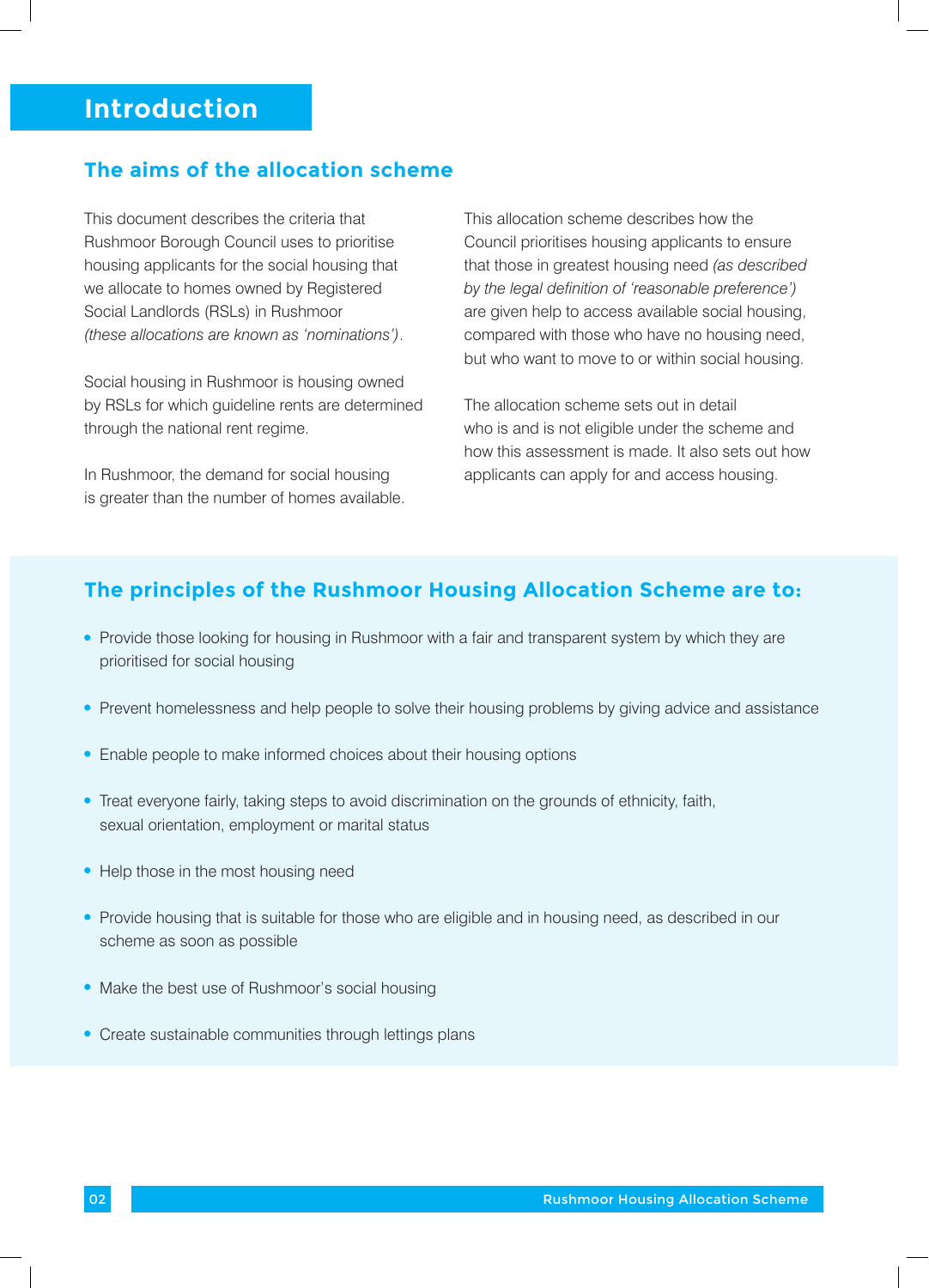We will allocate housing through our choice based lettings system, which allows applicants to view available properties and express interest by making bids. The system will be supported by a housing options approach giving applicants realistic prospects, advice and promoting other housing options, such as low cost home ownership options and private sector renting. It will also link to complementary services, such as other sub-regional choice based lettings services and supporting applicants if they want to move across our borders into Hart, Waverley and Guildford.

We are committed to providing a fair and transparent service to anyone eligible for housing under the Council's allocation scheme and to allocate accommodation, in the majority of cases, to those households with the greatest need. In doing so we are also committed to ensuring that the allocation of homes is done in such a way as to promote social cohesion and balanced, sustainable communities.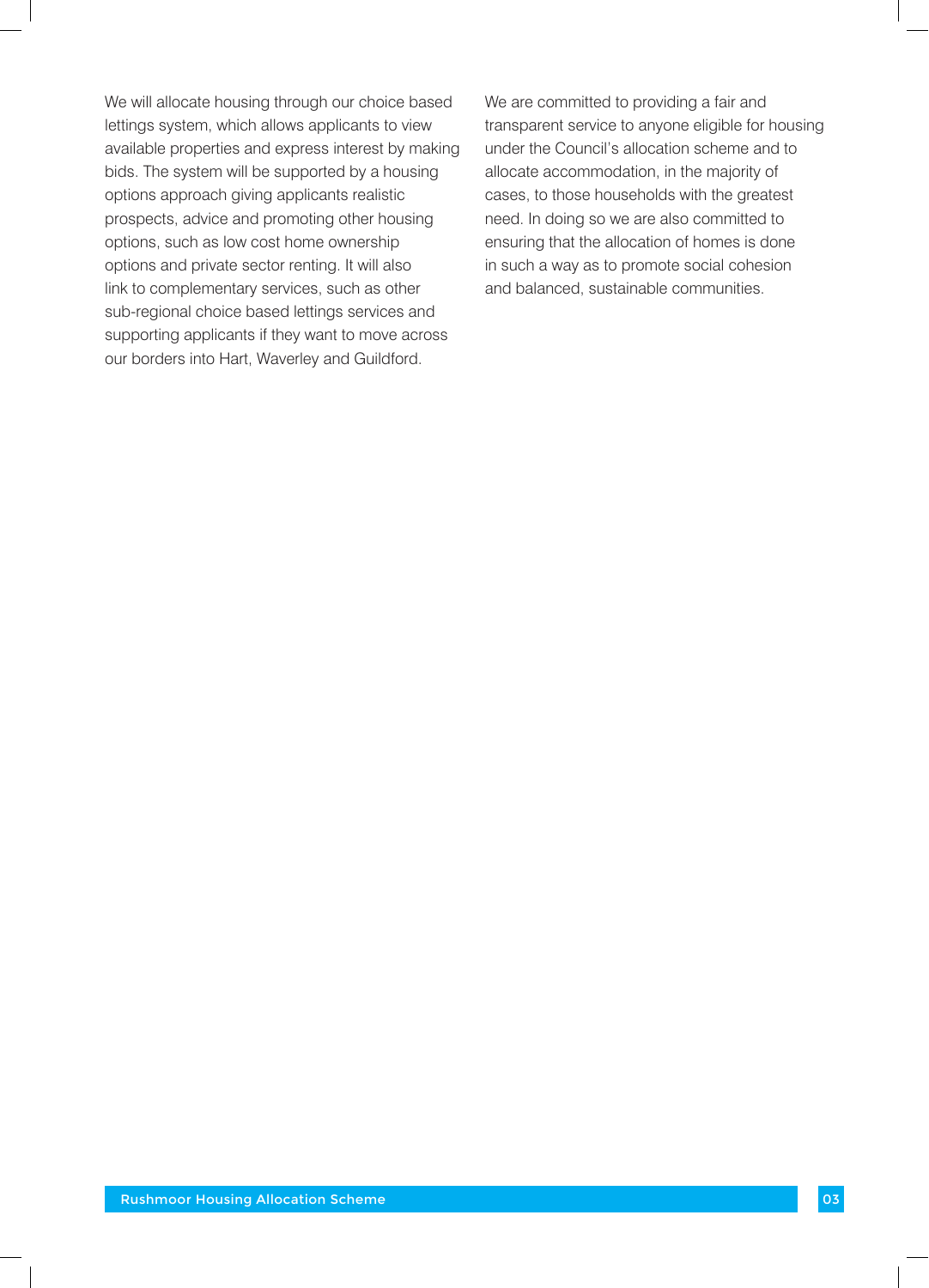## **The legal context**

The Rushmoor Housing Allocation Scheme sits within a tight and complex legal framework.

The 1996 Housing Act (as amended by the 2002 Homelessness Act) requires local authorities to make all allocations and nominations in accordance with an allocations scheme. A summary of the scheme must be published and made available free of charge to any person who asks for a copy. A summary of the scheme and general principles is available at the council offices and online. This document is the full version of the Scheme and is available for inspection at the Council Offices, Farnborough Road. A full version will be available on request for a reasonable fee.

The Housing Act 1996, (as amended) requires local authorities to give reasonable preference in their allocations policies to people with high levels of assessed housing need. This includes homeless people, those who need to move on welfare or medical grounds, people living in unsatisfactory housing and those who would face hardship unless they moved to a particular locality within the local authority's area.

The Act also expects local authorities to state within the policy what its position is on offering applicants a choice of housing accommodation, giving them the opportunity to express their preference about the housing accommodation to be allocated to them.

The Rushmoor Housing Allocation Scheme complies with the requirements of the Housing Act 1996 (as amended) and takes into account the three codes of guidance - Allocation of Accommodation: Code of Guidance for Housing Authorities 2002 issued by the Office of the Deputy Prime Minister, the Allocation of Accommodation: Choice Based Lettings Code of Guidance for Housing Authorities 2008 and Fair and Flexible: Statutory guidance on social housing allocations for local authorities in England 2009, issued by the Communities and Local Government Department (DCLG).

The scheme is also drawn up to ensure that it is compatible with the council's equality responsibilities including the duty to eliminate unlawful discrimination and to promote good relations between different ethnic groups, as well the duty to promote equality. The council has carried out an equality impact assessment for the scheme.

#### **The scheme has considered:**

- The council's statutory obligations and discretion as to who is eligible for housing allocation
- The council's statutory obligation to provide reasonable preference to certain categories of applicants set down by law i.e. those who must be given a 'head start' under the council's allocation scheme
- The council's statutory discretion to grant additional preference and/or to determine priority between applicants with reasonable preference.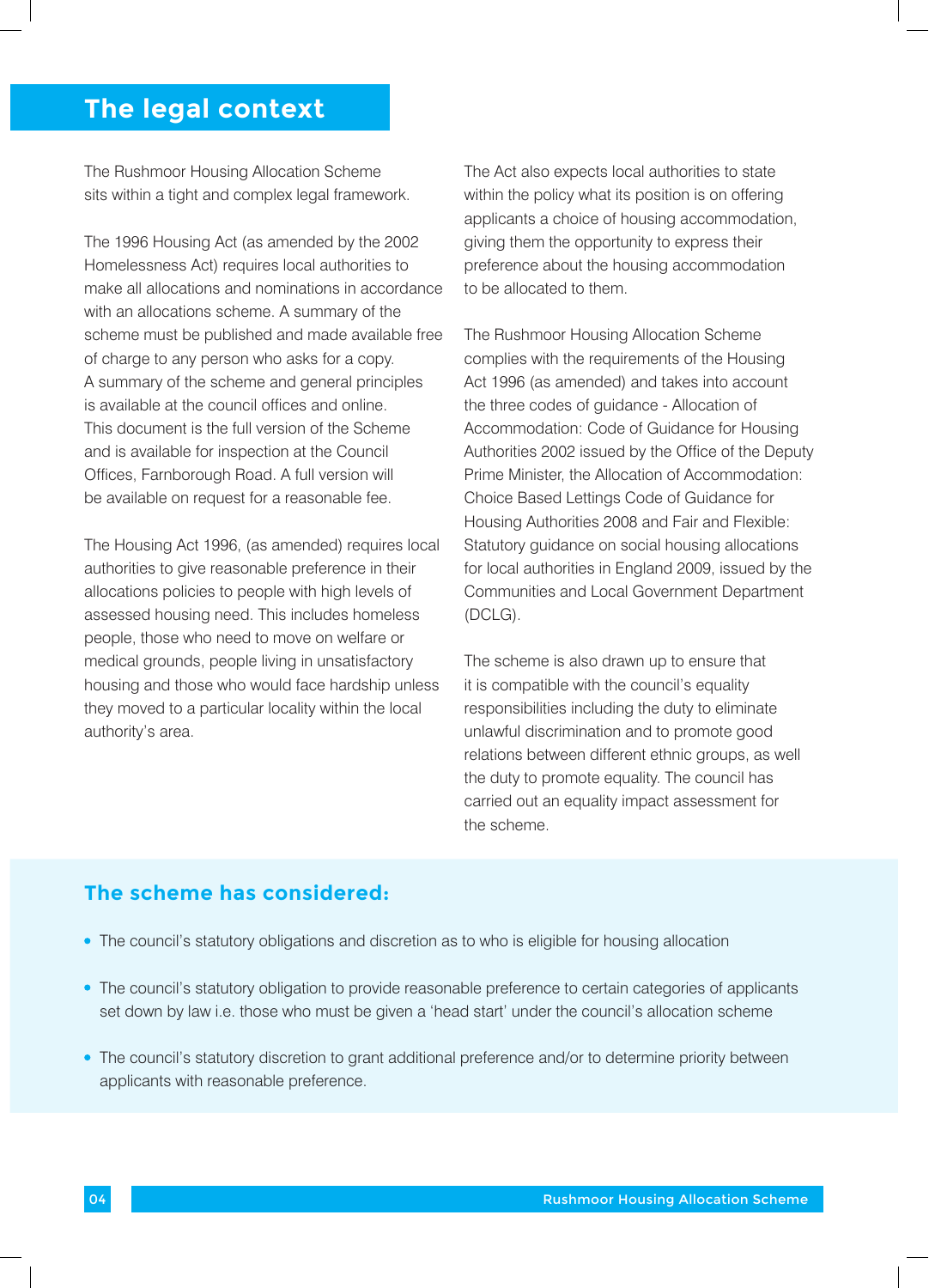## **Eligibility**

To be eligible for the scheme applicants must be 16 years old or over and resident in the UK.

The council allocates housing accommodation to people who are eligible under this allocation scheme.

The following people are not eligible:

- People who are "subject to immigration control" *(unless they fall within a class prescribed by regulations as eligible)*
- People who are not subject to immigration control, but are prescribed by regulation as being "persons from abroad" *(this may include British citizens)*
- Any other person as prescribed by the Secretary of State
- Applicants *(or a member of their household)* who have been guilty of "unacceptable behaviour" and at the time of their application for housing they are still considered unsuitable to be a tenant because of that behaviour

#### **Unacceptable behaviour**

Unacceptable behaviour is defined as behaviour, which would, if an applicant or member of their household were a secure tenant, entitle a landlord to possession under any of the Grounds 1 to 7, Schedule 2 of the Housing Act 1985.

Unacceptable behaviour can include:

- Owing significant rent arrears and/or failing to comply with a current or past tenancy agreement with a council, Registered Social Landlord (RSL) or private landlord to such an extent that a court would grant a possession order
- Conviction for illegal or immoral purpose
- Causing nuisance and annoyance to neighbours or visitors
- Committing certain criminal offences in or near the home and still posing a threat to neighbours or the community
- Being violent towards a partner or members of the family
- Allowing the condition of the property to deteriorate
- Obtaining a tenancy by deception, for example by giving false information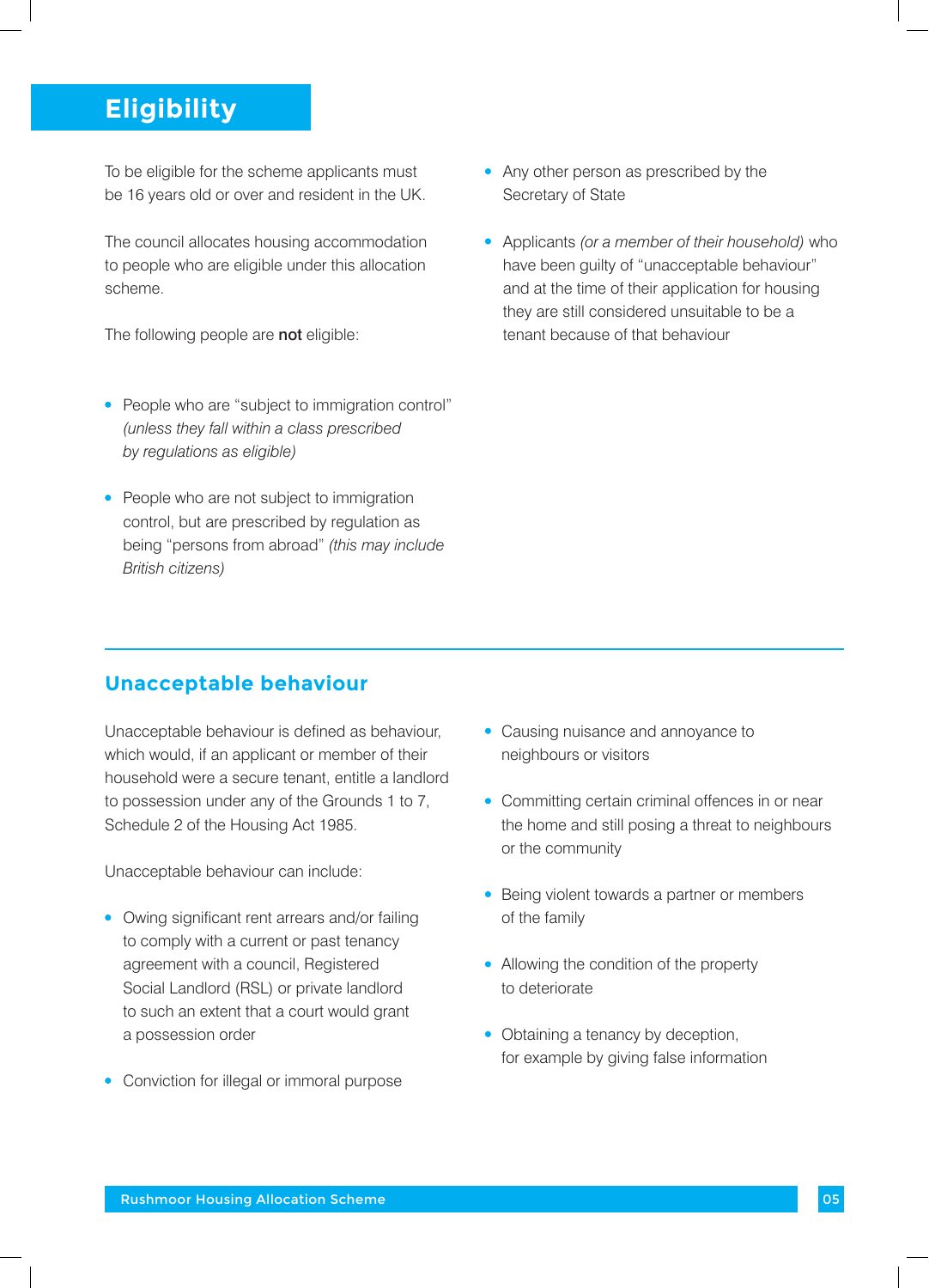In determining whether a person is ineligible due to "unacceptable behaviour", the council will consider:

- If a member of the household has been guilty of unacceptable behaviour
- If the unacceptable behaviour was serious enough for the landlord to get an outright order for possession
- At the time of the application, if the applicant is still unsuitable to be a tenant due to that behaviour, or the behaviour of a member of their household

A person's eligibility to join the allocations scheme will be kept under review during the assessment process. They may become ineligible at any time during the process if the council decides that they are ineligible. Those classified as being ineligible through "unacceptable behaviour" can apply for accommodation in the future if they can demonstrate a change in behaviour. It is for the council to determine whether the changed behaviour claimed makes the person eligible under the scheme. This is carried out at the point of re-application to the scheme.

We will assess each person on their merits and make a decision on eligibility accordingly. Anyone subsequently made ineligible from the scheme will be provided with a full written explanation for the decision and can request a review of the decision.

At the point of asking for housing, all applicants are asked for information about their housing history and legal status, including whether they are from abroad or subject to immigration control. We then carry out checks to establish eligibility to the scheme under the relevant legislation.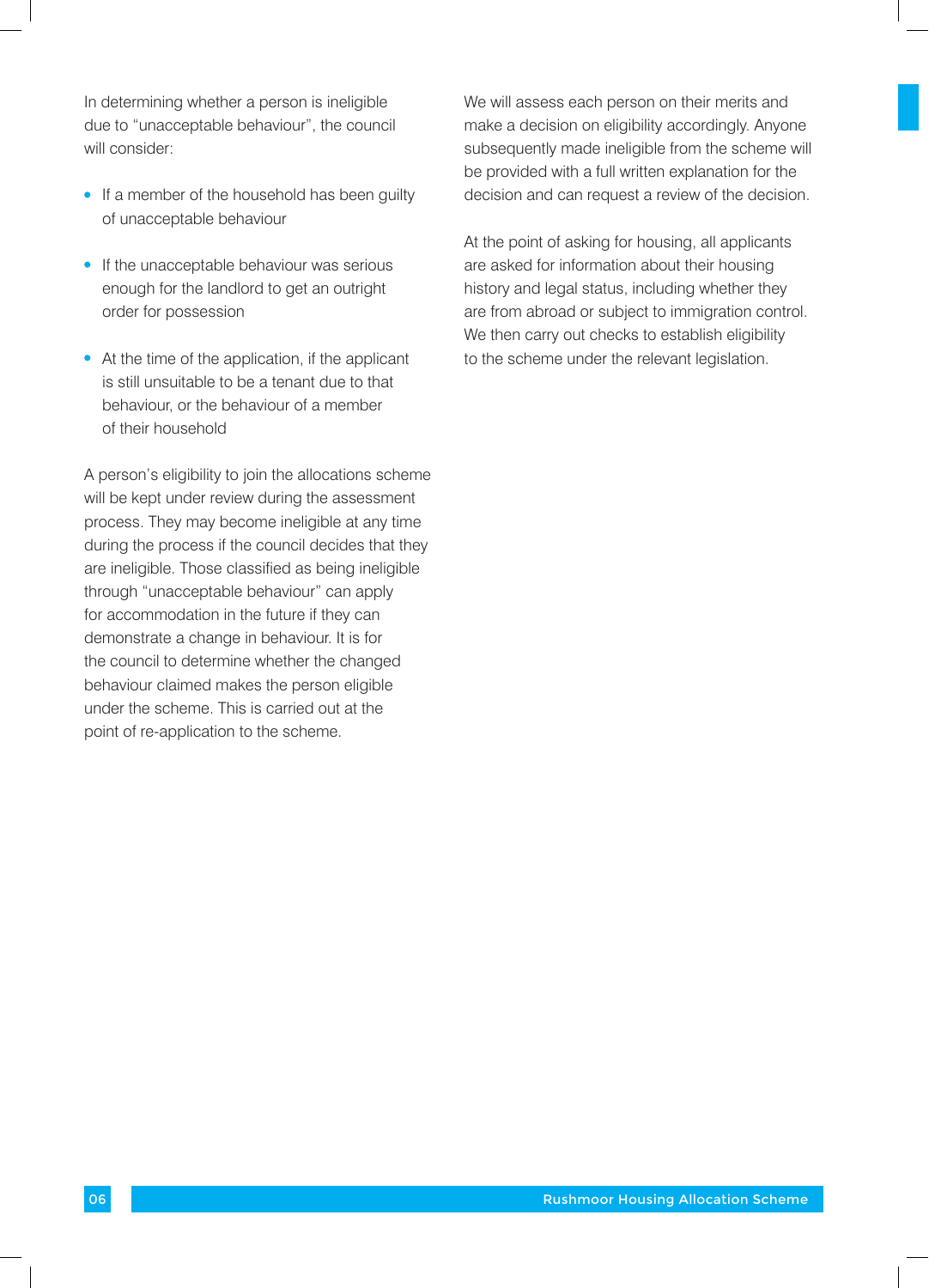## **Who has priority for social housing in Rushmoor?**

Rushmoor Borough Council is required by law to determine the relative priority that housing applicants are awarded. This is particularly important in Rushmoor, as the demand for social housing is far greater than the availability of homes.

The law, as it applies to local housing authorities, requires that reasonable preference for housing must be given to those in the categories set out in the Housing Act 1996 (as amended). The statutory reasonable preference categories cover:

All homeless people as defined in Part VII of the Housing Act 1996 *(whether or not the applicant is owed a statutory homeless duty and regardless of whether such cases have any local connection with)*

- People who are owed a duty under section 190 (2), 193 (2) or 195 (2) of the 1996 Act *(or under section 65 (2) or 68(2) of the Housing Act 1985) or who are occupying accommodation secured by any housing authority under section (192 (3))*
- People occupying unsanitary, overcrowded or otherwise unsatisfactory housing
- People who need to move on medical or welfare grounds *(including grounds relating to a disability)*
- People who need to move to a particular locality to avoid hardship to themselves or others

#### **Determining priority between people with reasonable preference**

The council determines priority between people with reasonable preference by taking into account various factors including:

- The financial resources available to a person to meet their housing costs
- Any behaviour of a person *(or member of their household)* which affects their suitability to be a tenant *(which can include both good and bad behaviour)*
- Any local connection *(as set out in s199 of the Housing Act 1996 (as amended))* that a person has with the borough

#### **The application of Additional Preference**

In addition, the scheme also grants additional preference *(or an extra head start)* to certain people if the council is satisfied that these applicants also have other exceptional or urgent housing needs.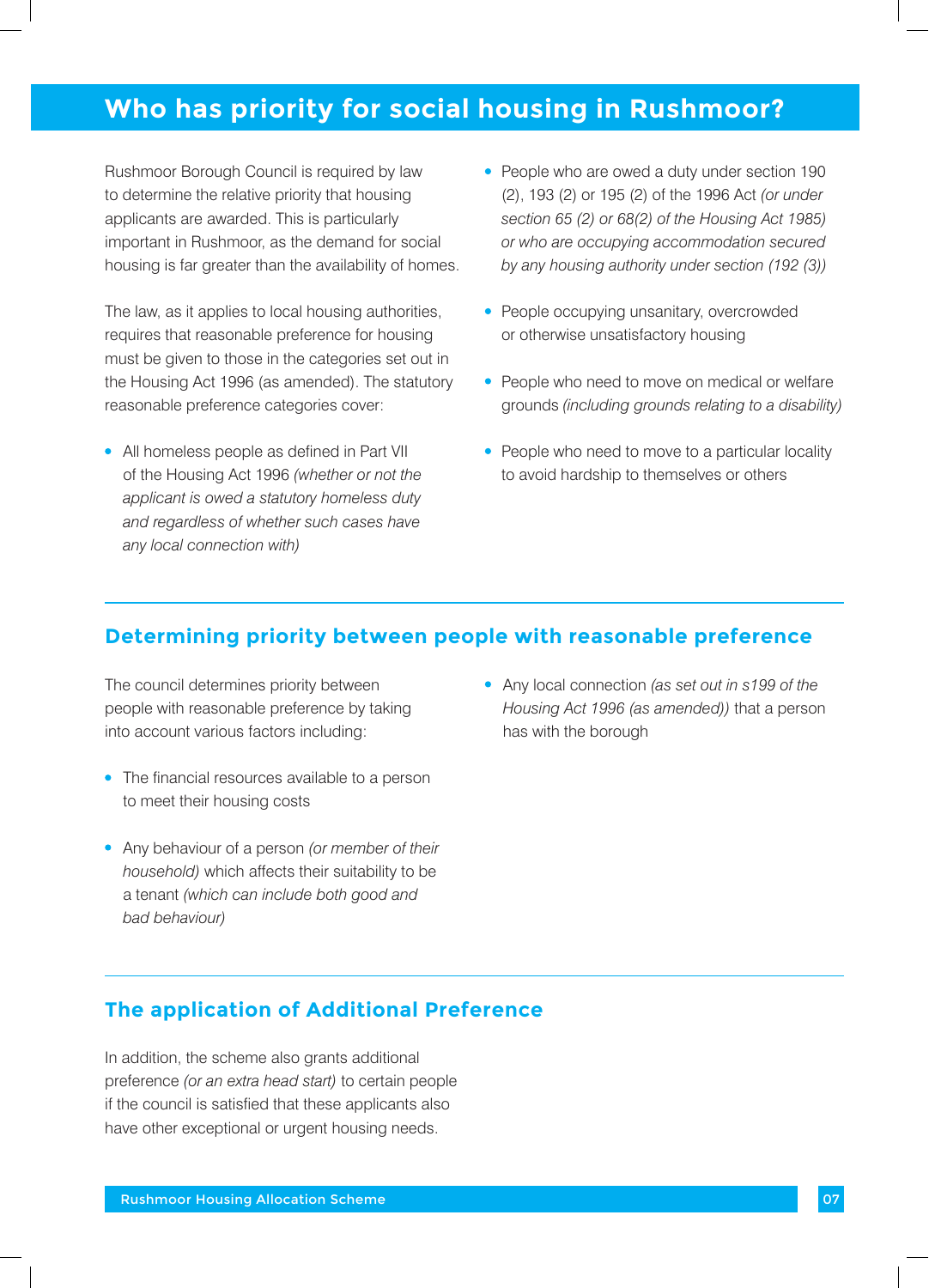## **The assessment process**

People can ask to join the allocation scheme in person, by telephone, in writing or by email to our housing options team.

There are no application forms to complete, as we no longer hold a housing register.

The team will arrange a confidential interview to discuss your housing circumstances. The interview will help us to understand your housing need and to decide how best we can help resolve it.

There is a big demand for housing association homes in Rushmoor, which means for most people, this is not a realistic housing solution. We will aim to give practical advice about the chances of being allocated a housing association property. This also includes clear advice when there is no prospect of re-housing.

#### **We will provide advice on alternative housing options, such as:**

- Renting in the private sector
- Low cost home ownership
- Schemes to move out of the area
- Mutual exchange options for existing tenants
- Home improvement schemes or adaptation schemes so people can stay in their current home
- Supported/sheltered accommodation for older and disabled people

#### **Shared Ownership Allocation Scheme**

We may advise people to consider low cost home ownership schemes run by housing associations. To access this type of housing they will need to register with the Government Help to Buy agent for Hampshire (Help to Buy South), and we can help you do this.

Once people have registered with Help to Buy South they are considered to have been nominated for low cost housing schemes through the Rushmoor Housing Allocation scheme.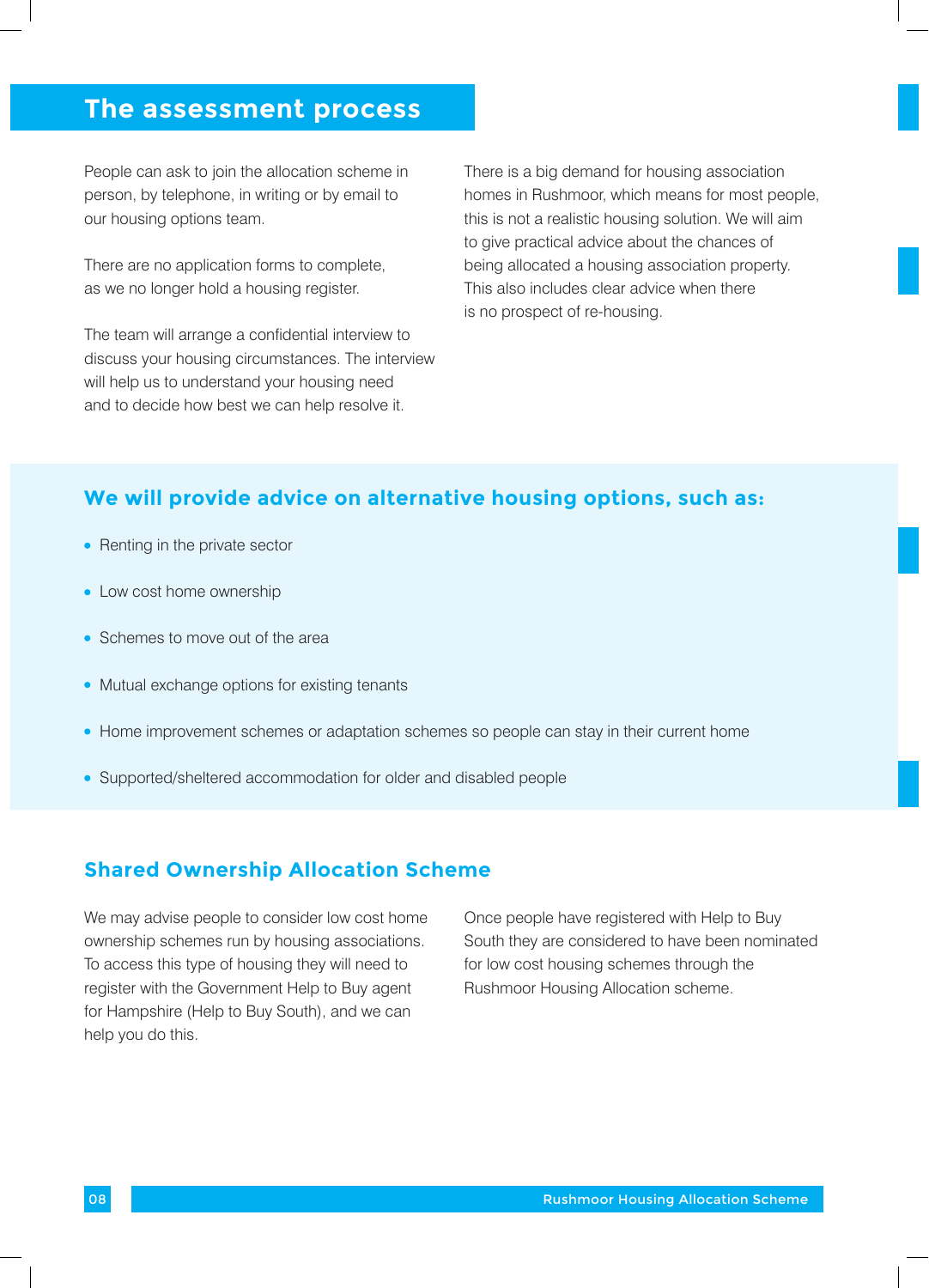## **The banding scheme**

The council uses a banding scheme to allocate social housing. In assessing housing need we will give priority to those applicants who fall into the statutory categories of reasonable preference. We will consider relevant information provided by the person or any relevant agency acting on their behalf.

The council will award reduced priority to the following:

- Those who are subject to a court order for domestic violence, harassment, threats or actual violence
- Those who have not paid their housing costs despite having the income/means to do so
- Those who have any form of housing debt, including council tax arrears
- Those who have capital or income above the council's threshold
- Those who own their own home
- Those whose breach of tenancy is unresolved
- Homelessness applicants found to be intentionally homeless
- Those without a local connection to Rushmoor

#### **The bands**

There are four housing allocation bands, which are fully explained in Appendix 1.

#### **Band one**

This band is for people who need to move because of exceptional circumstances. This may include life-threatening situations due to medical or social reasons. This could also include housing association tenants in Rushmoor, who by moving, will release an urgently-needed property. Placement into this band is limited to three months. After three months, we will review a person's circumstances and we may make a direct match to accommodation if a person is not actively seeking accommodation. Anyone that refuses a suitable offer of accommodation may be moved to band four A or B.

#### **Band two**

This band is for people who have an urgent need to move, and who have been assessed as having a high priority.

#### **Band three**

This band is for people who have been identified as having a housing need but assessed as having a medium priority.

#### **Band four A or B**

This band is for people assessed as having limited housing need or reduced priority.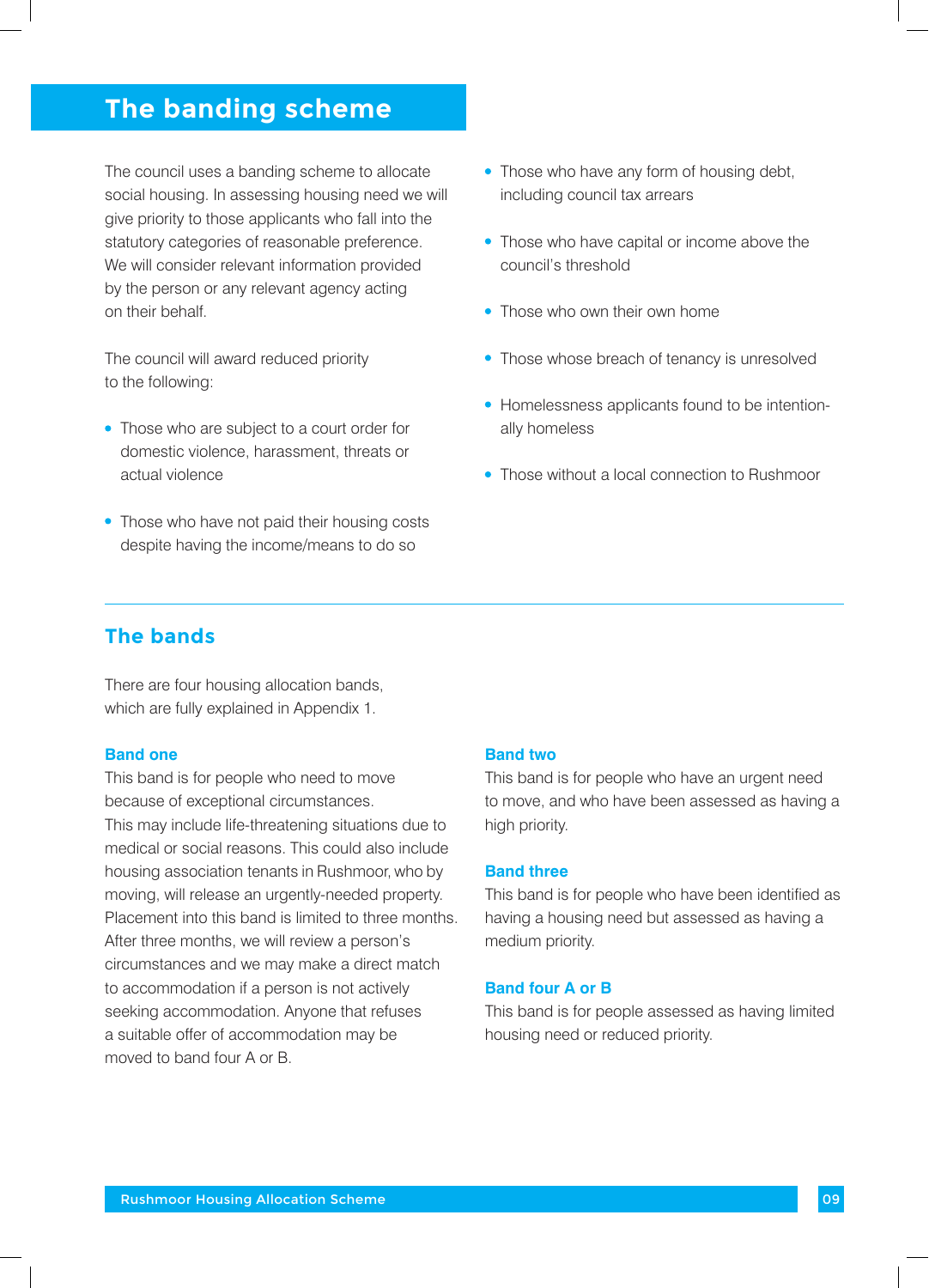## **How we decide whether to reduce a person's priority**

The council has a right to reduce a person's priority under its allocation scheme.

In certain circumstances, as described below, we may chose to reduce a person's priority for housing.

In the circumstances described over the next few pages, people awarded a reduced priority will be awarded band four A or B. A person will remain in band four until issues relevant to their circumstances have changed or been resolved.

## **Reduced priority will apply under the following circumstances**

#### **Reduced priority due to having no local connection policy**

Any eligible person is able to apply for social housing in Rushmoor or from anywhere in the UK. However, in order to ensure that the council meets the needs of the local people, reduced priority will be given to those without a local connection.

The council has decided that the following people will be considered as having a local connection with the borough:

- Those that have lived in the borough continuously, for one year and are still resident
- Those that have lived in Rushmoor for three out of the last five years
- Those that are retired living in unsuitable accommodation and needing to move to Rushmoor for essential medical reasons or essential family support
- Members of the armed forces living and/or working in the borough
- Those that have a close relative (mother, father, sister or brother) who currently live in the borough and has done so for five or more years
- Those that need to provide essential support to an elderly or critically ill relative who has lived in the borough for the last year
- Those that need to receive essential support from a relative who has lived in the borough for the last year

People who do not have a local connection with Rushmoor but have been determined as being owed the full homelessness duty under section 193(2) of the Housing Act 1996 by the council will not be subject to any reduction in their priority as the council is under a statutory duty to provide long term settled housing regardless of local connection.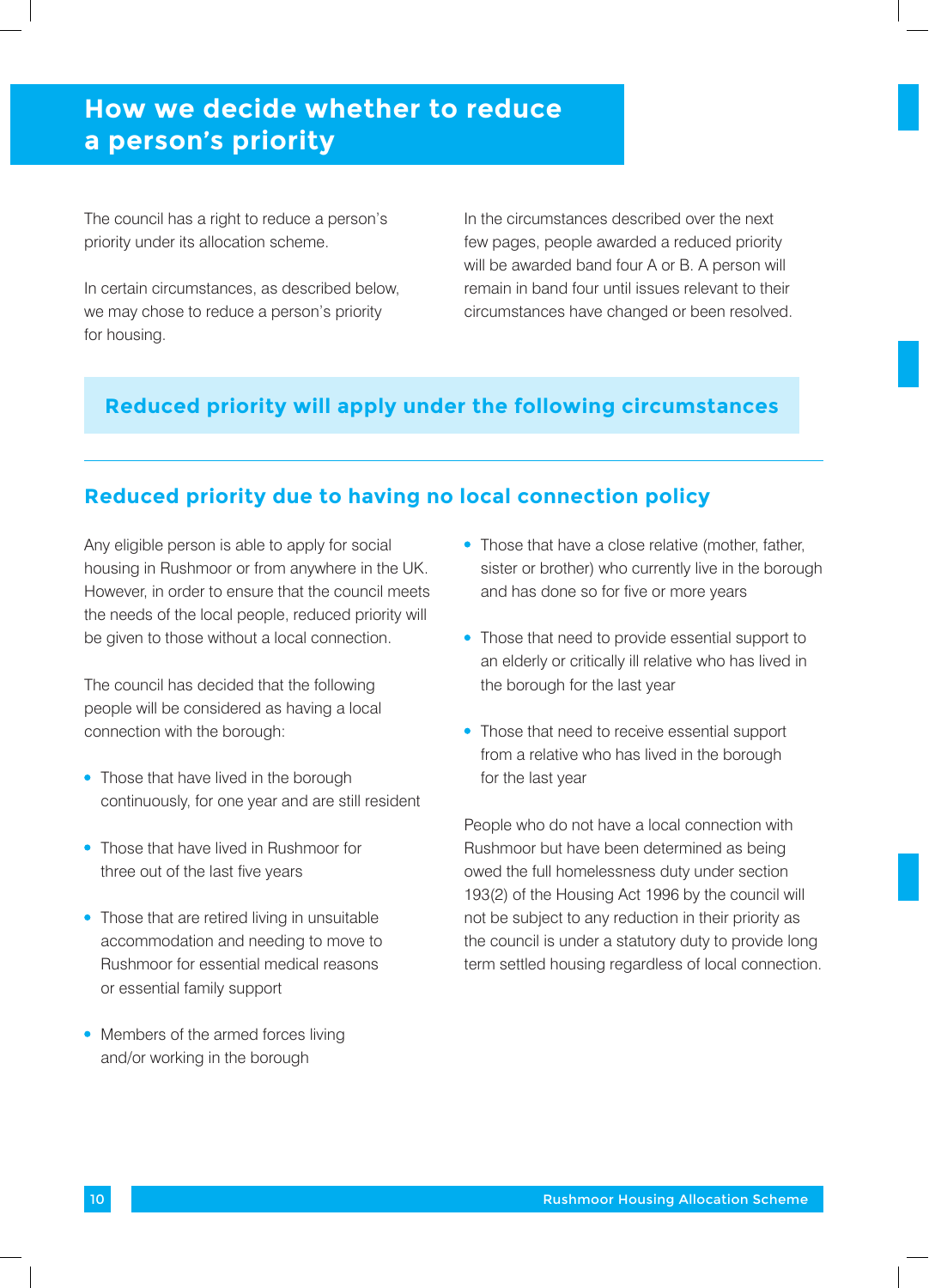### **Reduced priority due to rent arrears or other housing related debt**

This would include current or former rent arrears (including temporary accommodation), damage to a former social housing property or legal costs arising from court action in connection with a current or former tenancy.

This will be assessed at the point when priority is being assessed unless new information comes to the council's attention after their initial assessment.

The following procedure will apply:

- The council will consider whether the arrears/debt are still owed, and if they do, the extent of the arrears/debt
- The council will consider whether there are exceptional circumstances, as described below. If there are exceptional circumstances then the applicant may not be subject to reduced priority despite the arrears/debt
- The council will consider whether the person has taken debt advice, acted on it, and entered into and begun to implement any arrangement to clear the arrears
- The council will consider whether an arrangement has been made, the amount of arrears paid off, any debt outstanding, and the regularity of any payments made

After applying the above procedure concerning rent arrears or housing related debt, the council may reduce the person's priority to band four A or B. The council will carry out reviews of those in band four to ensure that people who fail to address the reason for their demotion are made ineligible for the scheme.

We will review a person's situation at their request and if we are satisfied that appropriate action has been taken to address the arrears, we may decide to remove the reduced priority and place them in the band relevant to their housing need. The decision to reduce priority is made as soon as we have full information on the situation. If, having checked, the person falls into any of the following arrears categories, the council will take the appropriate action set out below:

- A person who owes between £100 and £1000 in a housing debt will have their priority reduced and be demoted to band four A/B. Before they can be placed into a higher band, they must make regular payments over a 13-week period and have reduced their debt by at least half. These payments may be weekly, fortnightly, four weekly or monthly payments as agreed but must not be missed. If these requirements are met the applicant may be placed into a higher band on the condition that they continue to make regular payments to clear the debt. Should they default, while in a higher band it is likely they will be demoted to band four A or B.
- A person owing over £1000 in housing debts will be deemed ineligible except for exceptional personal circumstances that will be considered on a case-by-case basis. At this level of arrears, they are considered by the council to be guilty of unacceptable behaviour and to be unsuitable as a tenant.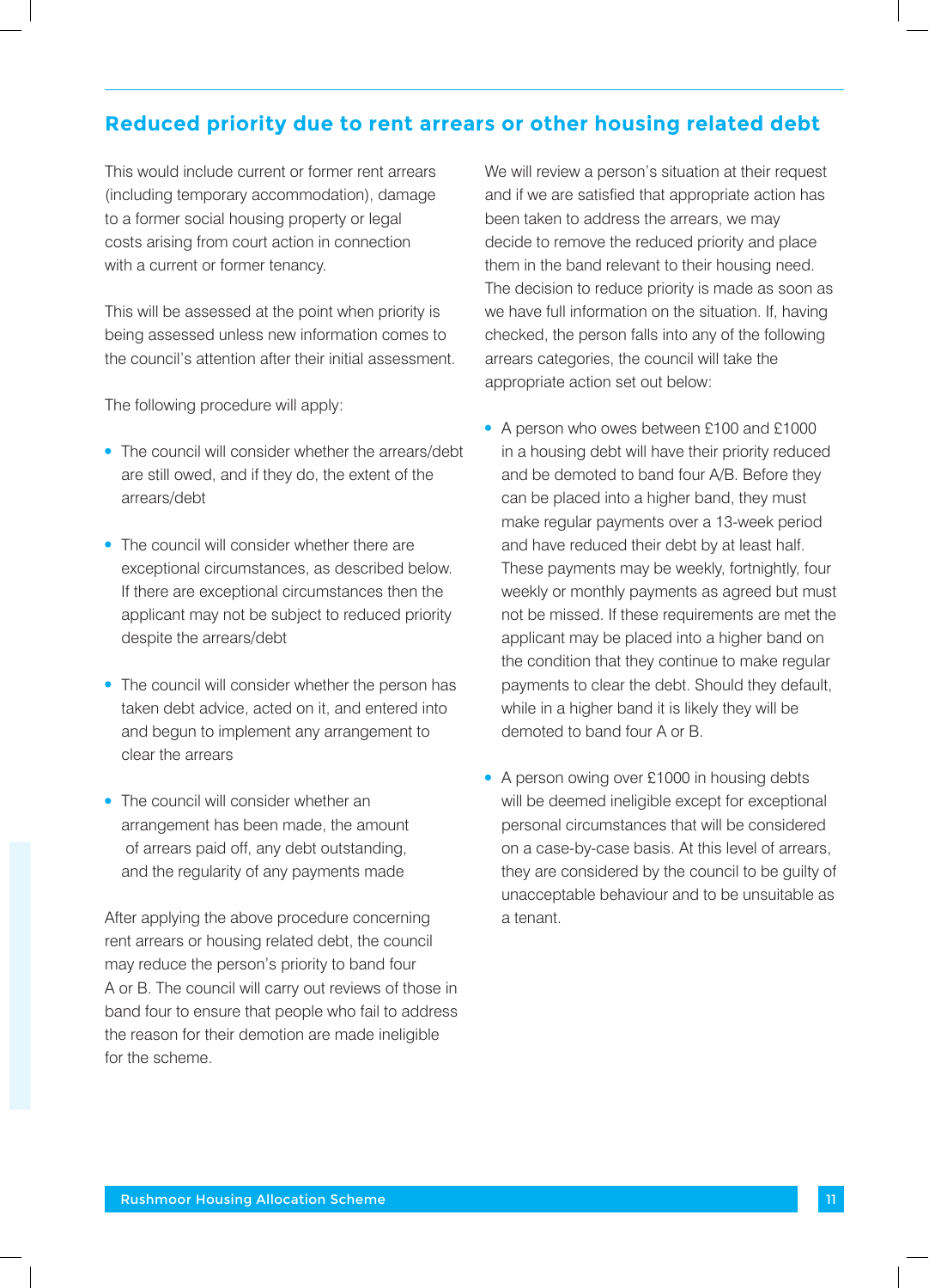The only exceptions to the policy of reduced priority for those who owe a housing debt with arrears of over £100 are:

- Those who can demonstrate that either they or their family face life-threatening circumstances and therefore require immediate rehousing.
- Those in need of temporary rehousing because of fire or flood damage, together with other tenants we may agree to move for other reasons, from time to time.
- Those with medical needs, who have a band one or band two priority to reflect that, and who have made regular agreed payments for a minimum of six weeks.
- Those awarded priority for being a victim of violence.

Council officers, delegated as appropriate, on receipt of sufficient supporting evidence, will place an applicant in the appropriate band according to their circumstances.

Please note that most housing associations in Rushmoor will not rehouse a person with a housing debt.

#### **Reduced priority due to refusal of three reasonable offers of accommodation**

If on three occasions during a 12-month period a person chooses a property and they are offered it, but decline it, they will be demoted to band four A or B for one year. This does not apply to people accepted under the law on homelessness.

#### **Reduced priority for homeless applicants**

We reserve the right to select a property on behalf of a homeless person if they have not selected a property within three months of the date they were accepted as homeless, or if during the first three months they have made selections and been successful but have refused the properties. If our selection is successful but refused, we may

discharge our homelessness duty if we consider the property is suitable. This means the person will be demoted to band four A or B. If we have provided temporary accommodation this accommodation would stop. There is a right to request a review of the council's decision about the suitability of the property.

#### **Reduced priority due to not bidding**

This applies where a person has not bid for accommodation through the Home Finder Scheme. We reserve the right to reassess their circumstances and we may reduce their priority to band four A or B.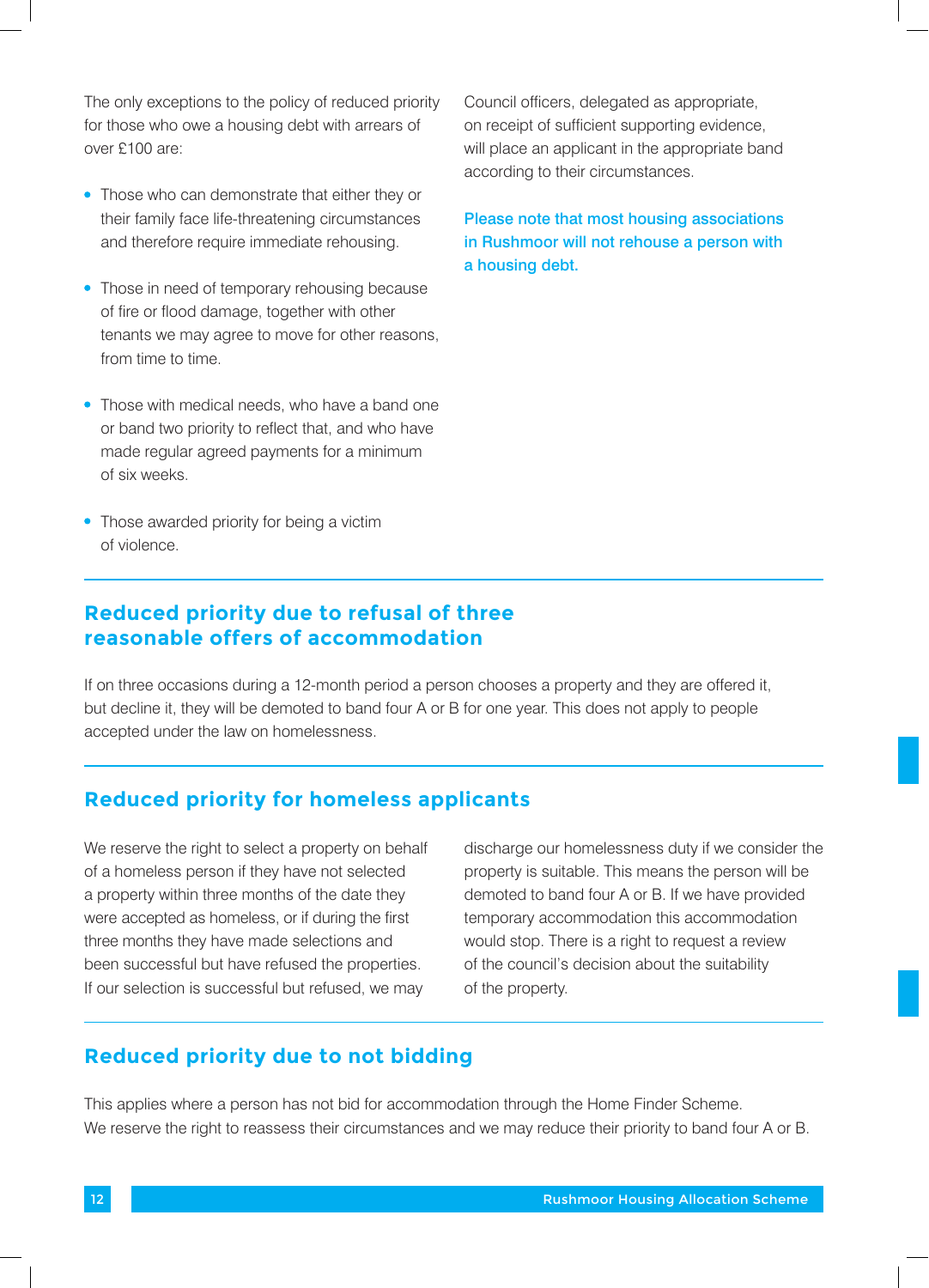#### **Reduced priority due to worsening circumstances**

We reserve the right to reduce a person's priority to band four A or B if we consider that they have deliberately worsened their housing circumstances in order to gain priority for housing.

#### **Reduced priority due to non-compliance with the tenancy agreement**

This applies where the council is satisfied, having considered all available evidence, that a person *(or a member of their current or prospective household)* has failed to keep to the terms of any current or previous social housing or private rented sector tenancy agreement.

This includes:

- Failing to maintain a previous social rented or private sector rented property within the terms of their tenancy agreement
- Committing acts causing or likely to cause nuisance or annoyance to neighbours or others in the locality of where they live or where they have previously lived

In such cases, priority will be reduced to band four A or B. This will apply until the person *(or a member of their prospective household)* has demonstrated, to the satisfaction of the council, that circumstances have changed such that the previous conduct is unlikely to reoccur. In some cases, this could include demonstrating co-operation with support agencies leading to a substantial improvement in behaviour.

The status will be reconsidered at the request of the applicant and only where there has been no reasonable cause for complaint or concern against them (or members of their prospective household) for a continuous period of six months.

Regular reviews of band four will be carried out and applicants whose behaviour continues to be unacceptable will be made ineligible if it has reached a point at which possession of the property has been or may be achieved.

#### **Reduced priority due to capital assets**

Owner-occupiers who are adequately housed or people with sufficient financial resources available to them to meet their housing needs will be given reduced priority. These people without reasonable preference will be placed in band four B. Those with reasonable preference will be placed in band four A.

We will also take into account any previous disposals of assets or capital when calculating the financial resources available which will include disposals for nil (for example, transfer of ownership) or below market rate value. The council considers £60,000 total capital/asset to be sufficient financial resource to buy a home or pay market rent in the borough.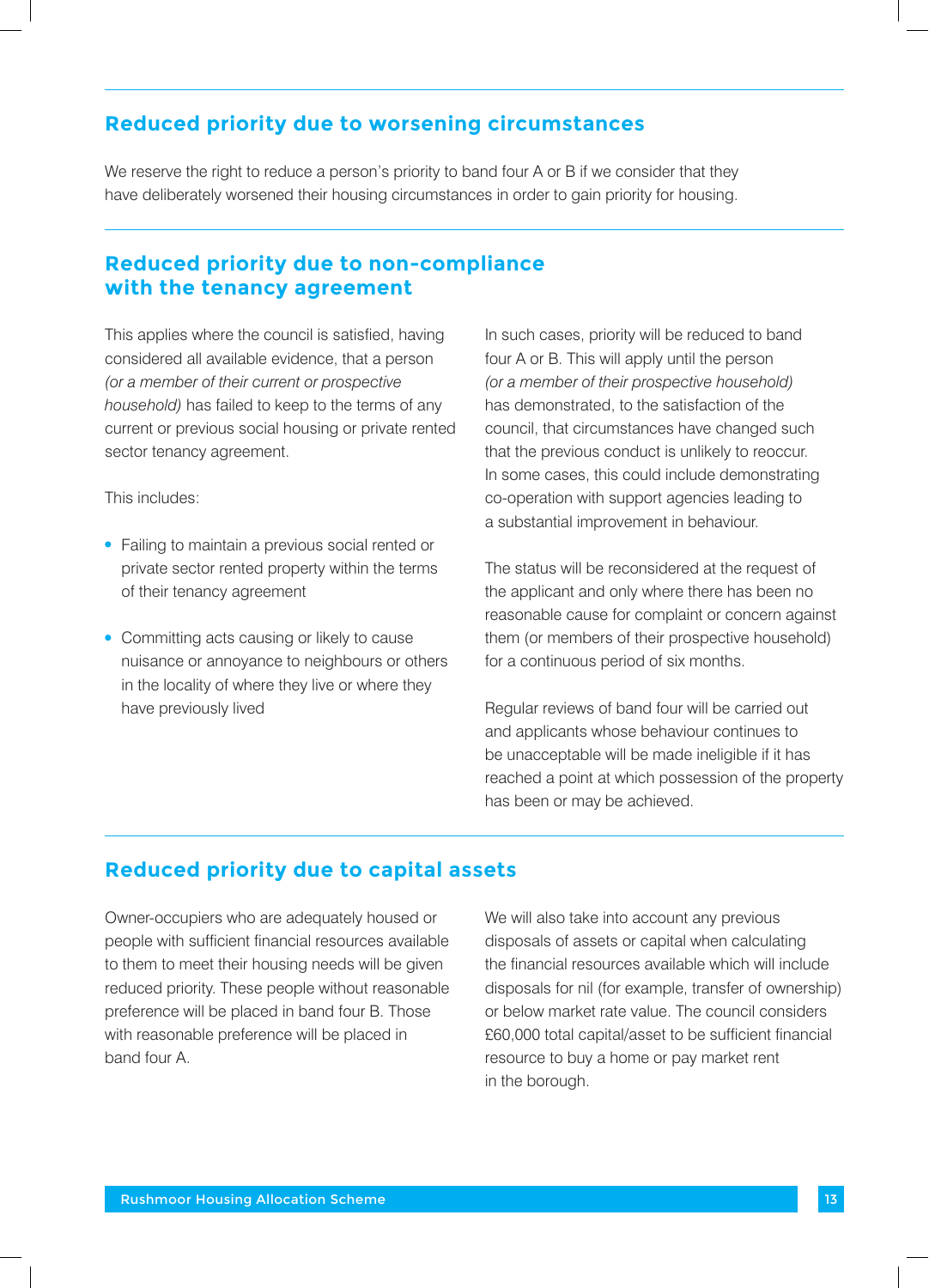#### **Reduced priority due to income threshold**

The council considers £60,000 per annum household income to be sufficient financial resource to buy a home or pay market rent in Rushmoor.

Anyone on income higher than this, and without reasonable preference will be placed in band four B. A person with reasonable preference will be placed in band four A.

#### **Reduced priority due to Intentional Homelessness**

Those found to be intentionally homeless will be placed into band four. If they have a reasonable preference category they will be placed into band four A and if not, four B.

## **Notification of reduced priority**

Those people whose priority is reduced will be advised in writing of the following:

- The reasons for the decision
- The band that their housing circumstances would have warranted and the band that they have been placed in as a result of the council's decision *(This will normally be band four A or four B)*
- Their right to appeal against the decision
- What they have to do before they can be considered again for any higher band
- That any appeal against the decision must be made in writing within 21 days of written notification of the decision
- That a senior officer not involved in the original decision will deal with any appeal. All appeals will be dealt with within eight weeks, and the applicant advised of the outcome
- That they may request that their application be removed from the reduced priority band at any time. The request must be made in writing and must set out how and why they believe that the removal of the reduced priority is now justified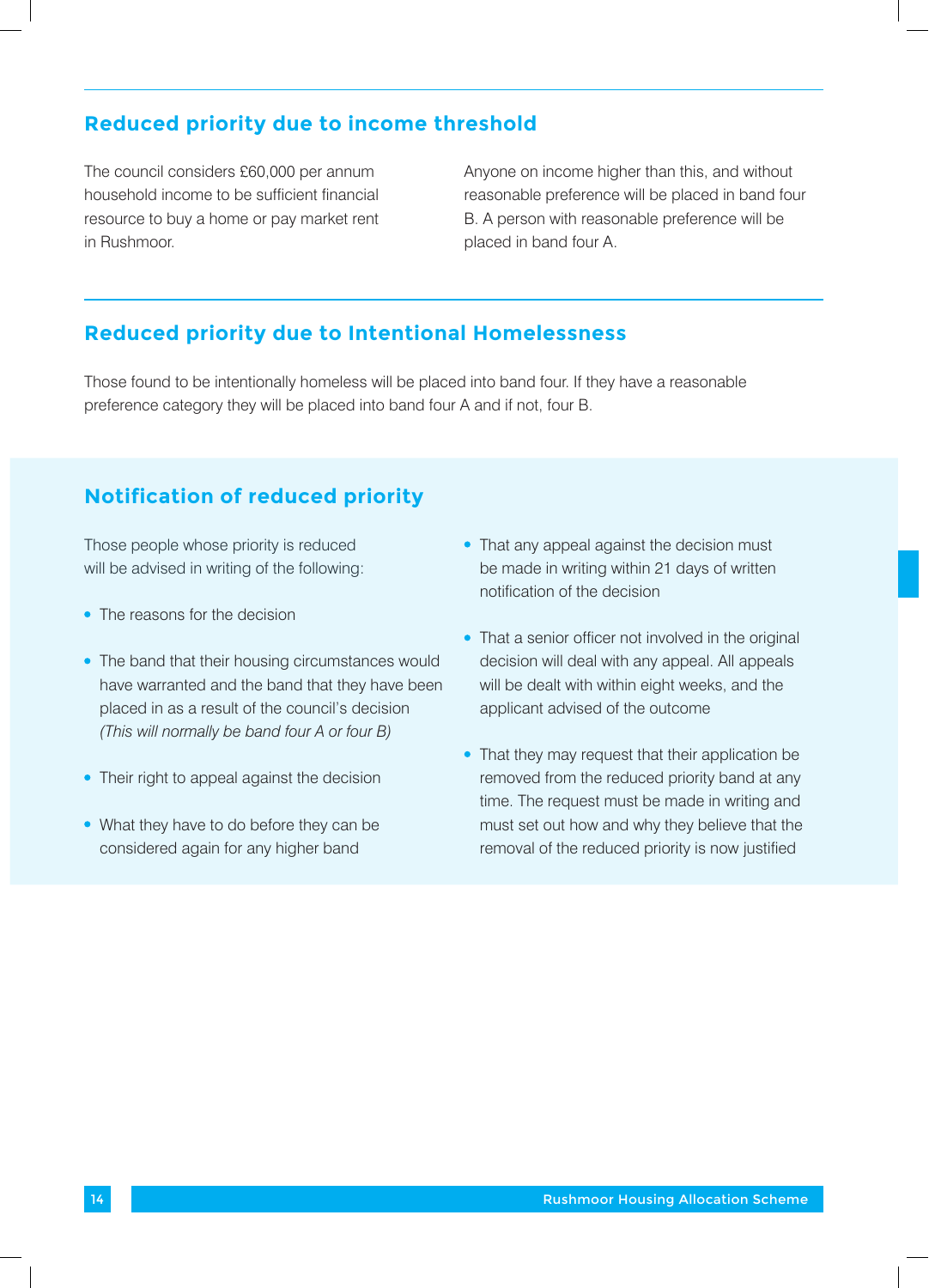## **Change of circumstances**

Any change of circumstances should be notified to the housing options team *immediately*, for example *(this is not an exhaustive list)*:

- Change of address
- Changes in the household
- Any change in income, assets or savings

A change in circumstances may lead to a change of band either up or down.

When a person applies to the allocation scheme, they will be accepted once all information is received. They will be assessed and placed in a band with the date of acceptance as their eligible date. This is the date that will be used for any offers of accommodation to be made.

If there is a change of circumstances, they will be reassessed and one of the following outcomes will apply:

- They may gain greater priority on the scheme and enter a higher band, or
- They may lose priority or preference due to their circumstances and enter a lower band, or
- They may be assessed as being in the same band, or
- They may become ineligible for the allocations scheme

Anyone moving from a lower band to a higher band will recieve a new eligible date - the date they moved from band two to three. (See appendix 2)

Anyone moving down a band will keep their eligible date from their previous higher band. If a person stays in the same band their eligible, date will not change even if new information has been assessed.

Exceptions to this are as follows:

If an applicant has their priority reduced after refusing three reasonable offers of suitable accommodation, in a 12 month period, then they will enter band four A or B and their eligible date will be the same as the eligible date from the band they were in previously. After 12 months, they will be reinstated back to their original band with their original higher band date *(as long as there has been no change of circumstances)*.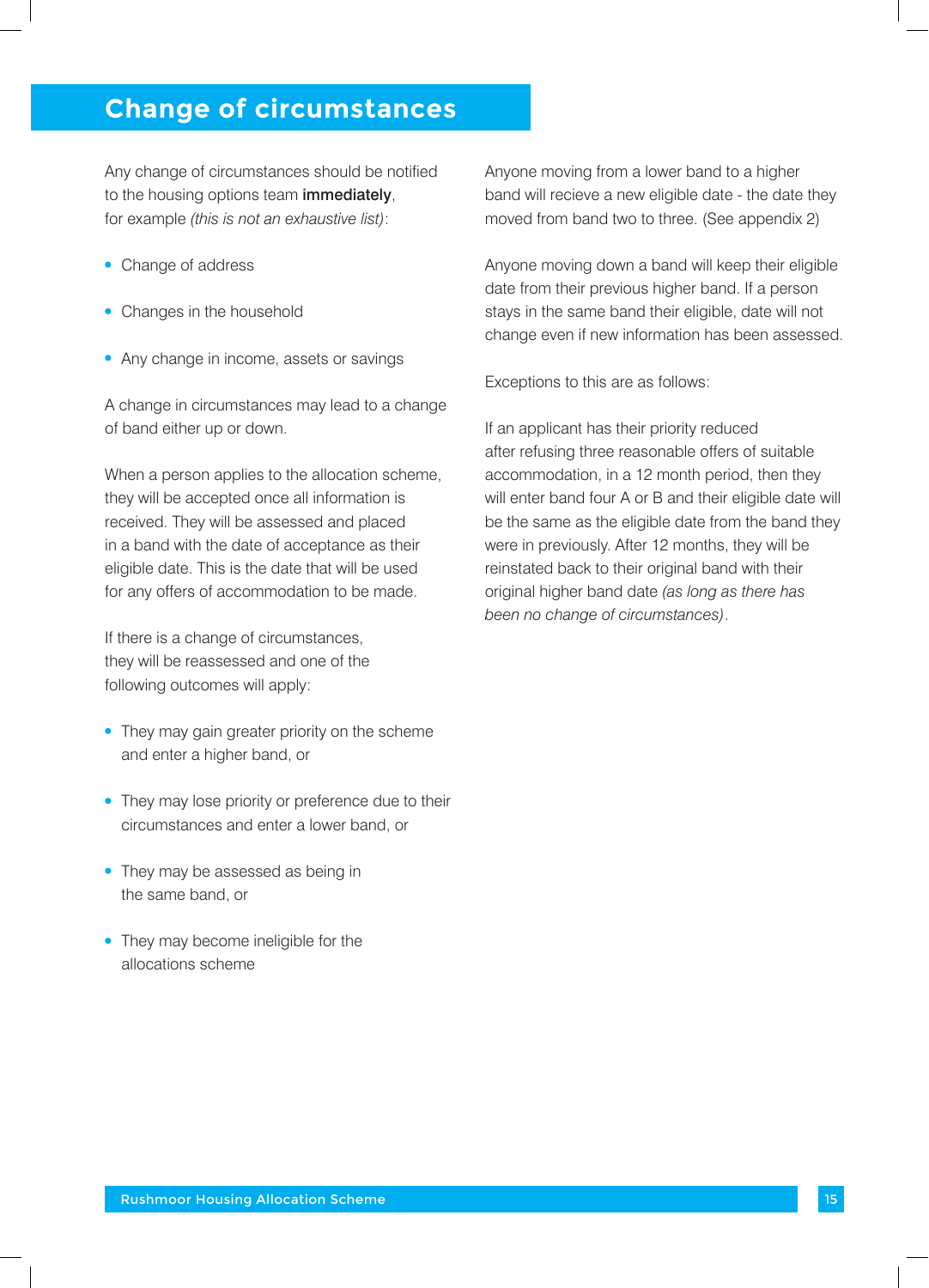## **Carers**

Anyone that requires overnight essential support from a carer will be asked to confirm this by providing supporting evidence from Hampshire County Council Adult Services or a health professional showing that they have been assessed as needing essential overnight care.

## **Moving on from support housing with Rushmoor**

Rushmoor has a number of supported housing schemes located within the borough or schemes for which we have nomination rights.

To help vulnerable people to move on from these supported schemes they will qualify for reasonable preference if all the following circumstances apply:

- They are ready to move to independent settled housing
- The applicant is in need of medium to long term rather than short term; ongoing tenancy support
- A support package has been assessed and is in place
- Their vulnerability is such that accommodation in the private rented sector would (through its nature) have a detrimental effect on their vulnerability and the case has been presented at Rushmoor and Hart's Supported Panel and the above criteria has been agreed

Anyone moving on from supported housing outside of Rushmoor without a local connection will be placed into band four A or B.

## **Moving on from care**

These are people who are a former relevant child as defined by the Children Leaving Care Act 2002. As with the need to move on from supported accommodation, not all care leavers will qualify for reasonable preference. They must be vulnerable and have an urgent housing need that is best met by the provision of long-term settled housing. All other cases will not be owed reasonable preference under this category and will be expected to be assisted by Hampshire County Council's Children's Services with support from the housing options team to move on to private rented sector accommodation. The criteria for an award of reasonable preference is as follows:

- A care leaver is ready to move to independent settled housing and is genuinely ready for a move to independent living
- They possess the life skills to manage a tenancy including managing a rent account
- The care leaver is in need of either a long term or medium term tenancy support
- $\bullet$ A support package has been assessed and is in place and
- Their needs are such that accommodation in the private rented sector would, through its short term nature, have a detrimental effect on their transition to independent living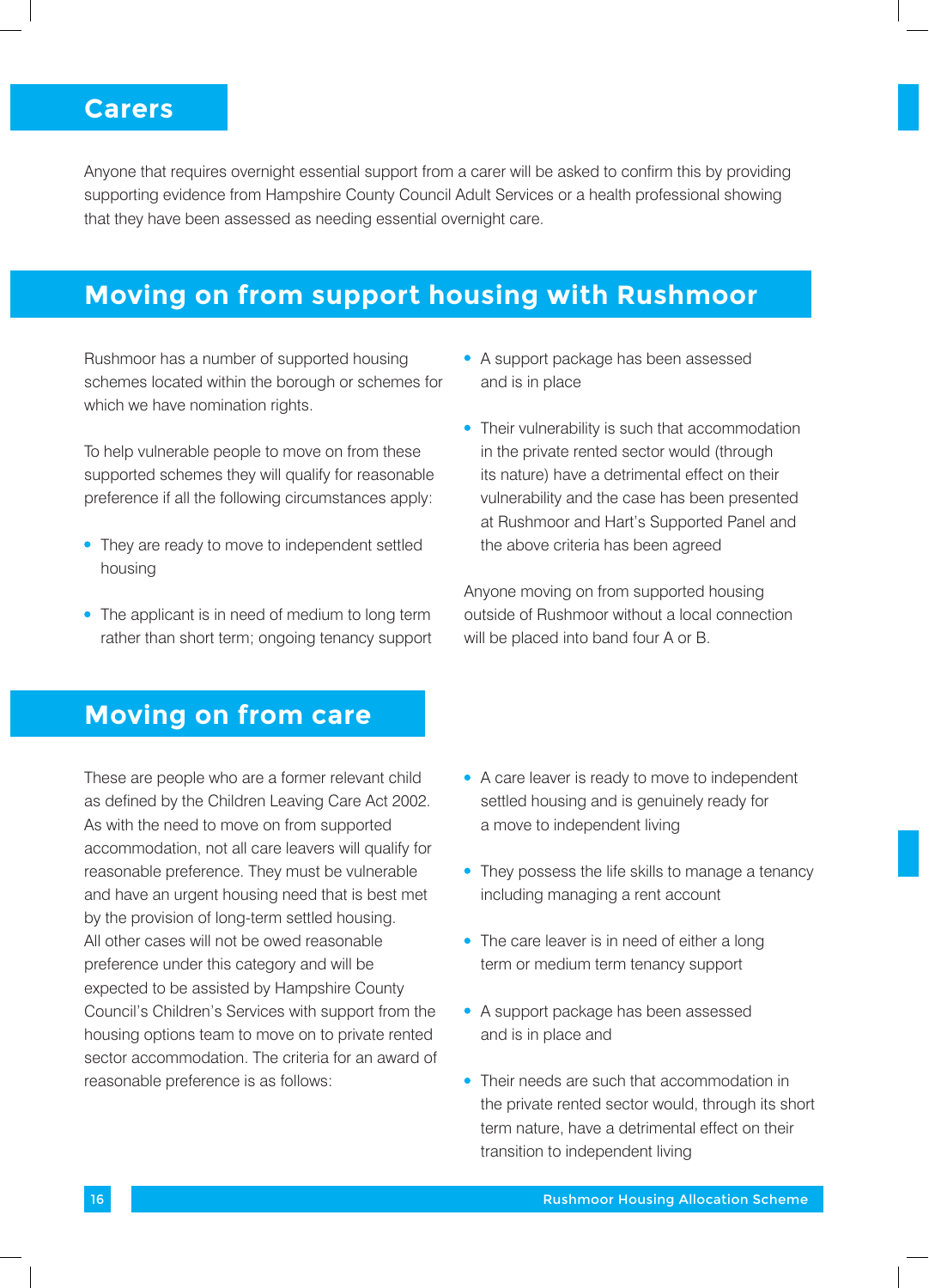## **Medical assessment**

If a person has health issues we will ask them to provide information to confirm and in some circumstances, we may write to a GP, consultant and or social worker for more details. We may also ask the council's health advisor to assess information on a person's health or a member of their household.

We will consider the degree that the health of a person, or a member of their household, will improve by a move to alternative accommodation.

The assessment is not based on the seriousness of a medical condition, but the impact of their current housing on their condition and whether this would improve significantly through a move to alternative housing.

The council will decide which band to place a person in based on the information.



## **Housing for older people**

Many older people who feel that they can no longer cope in their existing home will consider a move to accommodation more designed to meet their needs. This will generally be some form of sheltered housing. There are many sheltered housing schemes for rent and sale in Rushmoor provided by housing associations and private developers.

Housing for older people, usually flats, are only available for letting to people over the age of 55. These properties may previously have been part of sheltered housing schemes, but no longer provide a support service as a requirement of living in the accommodation. Older people who find that they require support while they are living in this type of accommodation can access community support services by contacting their housing association landlord.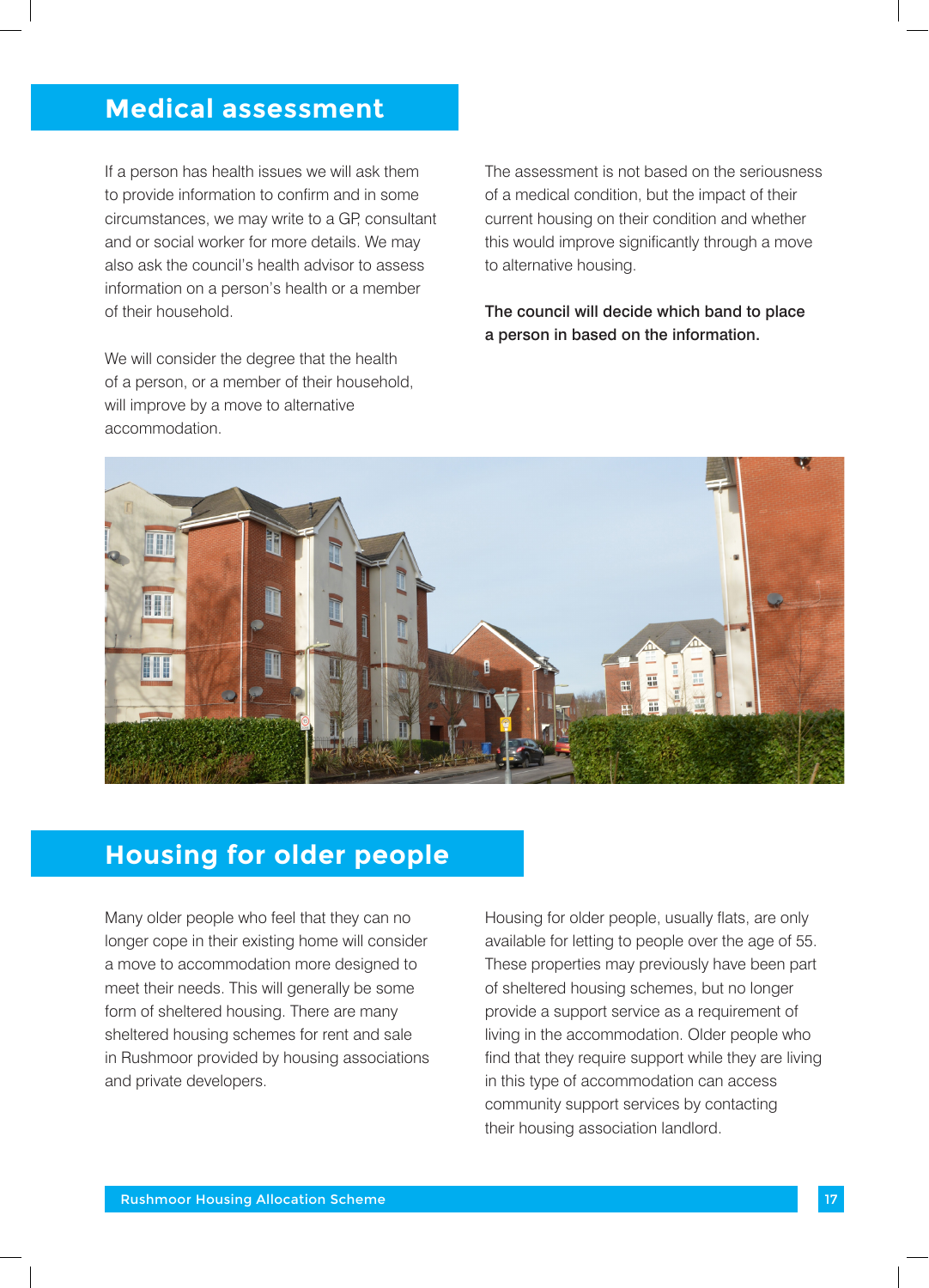#### **Sheltered housing for rent**

Sheltered housing for rent is a housing scheme that has been designed for older people, with communal facilities and support services. This type of housing is principally for older people who are able to live independently with low support needs.

The accommodation will usually consist of flats for people who are independent but either want a smaller home, which is more convenient to manage or the security and company that this style of living can provide.

Most flats will have a separate bedroom, with their own kitchen, toilet and bathroom. The majority are unfurnished, so that they can be decorated and furnished to individual tastes. Some communal facilities, such as a lounge or laundry facilities may also be provided.

Sheltered housing schemes provide support to residents through a community support service that is available during office hours between Monday and Friday. All flats have an alarm system installed that link individual flats to a 24 hour call centre.

The cost for sheltered housing will include rent and a service charge. Depending on your financial circumstances, you may qualify for help to meet some of these costs.

This accommodation is advertised through the council's Home Finder Scheme.

### **Enhanced sheltered housing**

Some sheltered housing schemes provide an enhanced range of services and facilities. Enhanced sheltered housing for rent provides increased levels of care and support, sometimes from a care team based on site. Additional facilities, such as a bathroom for assisted bathing may be available.

Allocations to this type of accommodation are made through a joint housing and adult services panel.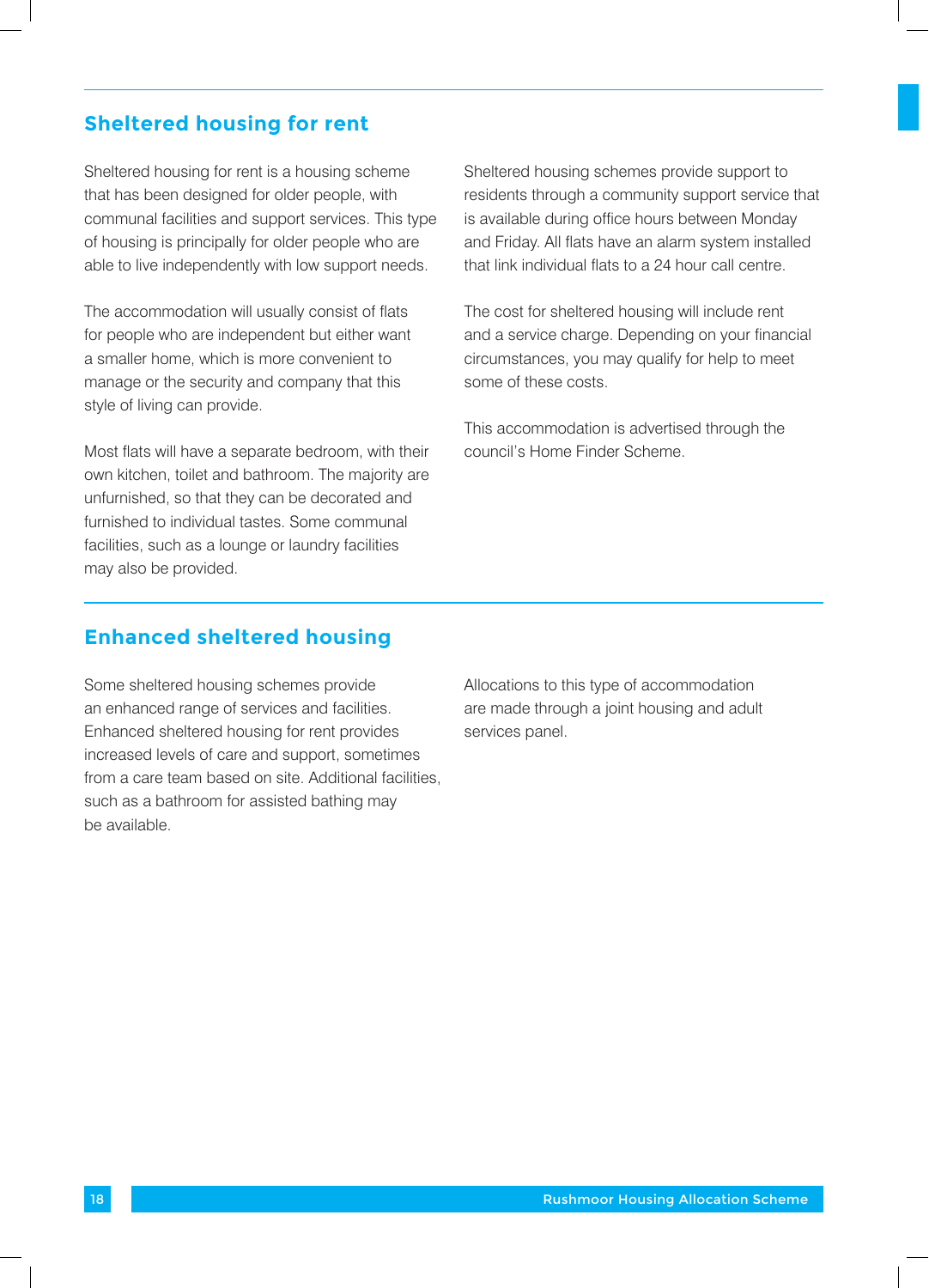#### **Extra care housing**

Extra care housing is designed to meet the needs of frailer older people and can provide an alternative to residential care. It can also be known as assisted living.

Extra care housing provides an extension of the established forms of sheltered housing. All flats have a separate bedroom, kitchen, shower room and toilet and are provided unfurnished.

Facilities provided in extra care housing include a communal lounge, a laundry, a guest room and adapted bathrooms with specialist equipment for assisted bathing. Meals are available seven days a week in a restaurant.

A team of dedicated care workers are based on site to ensure that the support and care needs of frailer residents are met on a 24-hour basis and that they can respond flexibly to the changing needs of residents.

An assessment procedure is in place for the allocation to extra care housing provided by housing associations, agreed by Hampshire Adult Services, the local housing authorities and the housing associations. A panel of representatives makes allocations from these organisations. Depending on your financial circumstances, you may qualify for help with the rent and other charges.

## **Removal from the banding scheme**

Removal from the scheme will happen for one or more of the following reasons:

- A person asks to leave the scheme
- A person's circumstances change and they are no longer eligible under the scheme
- Failure to respond to a review request
- Being rehoused in a secure or assured tenancy by the council or another local authority, or an RSL in or outside of the Rushmoor area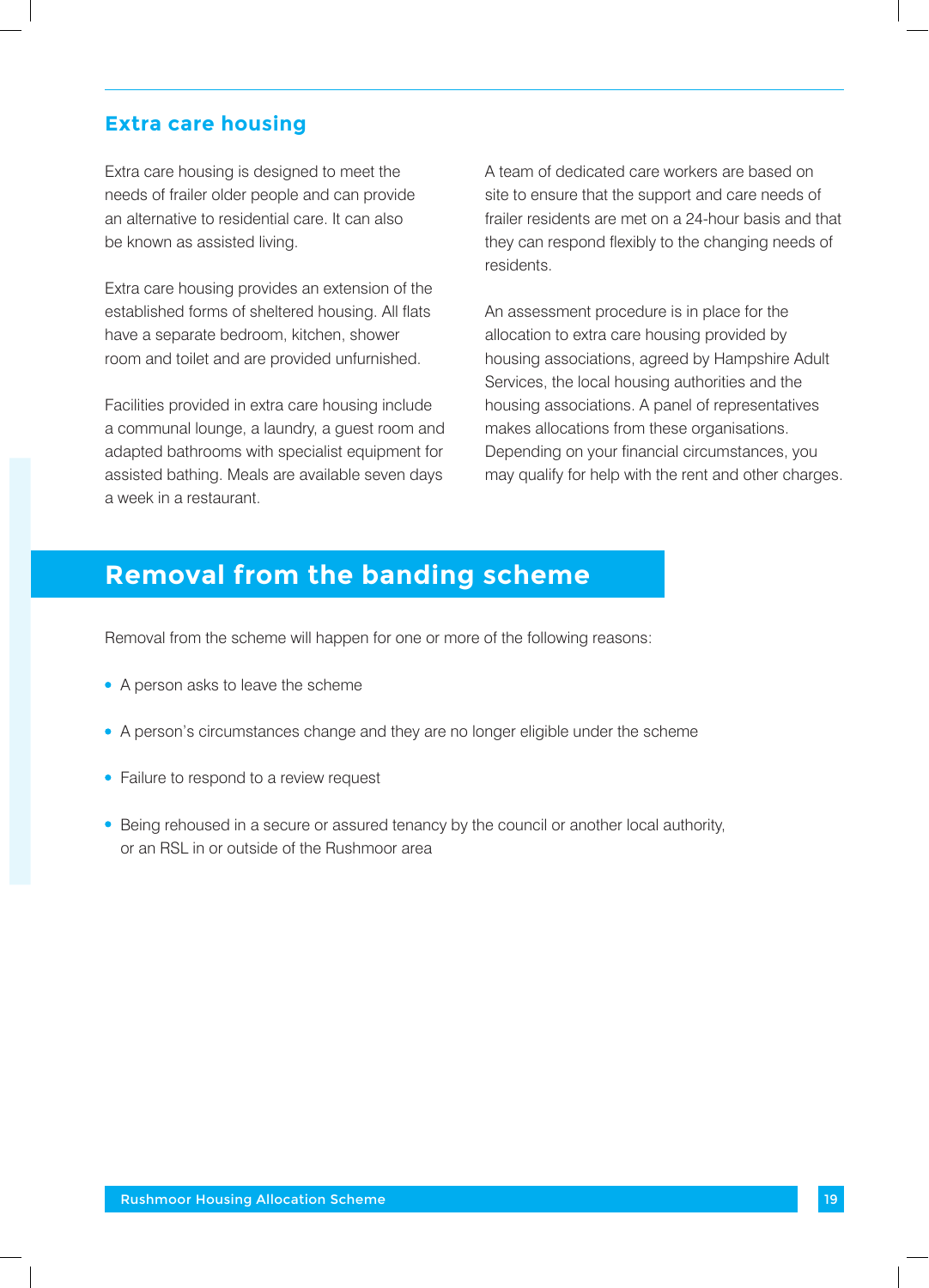## **Allocation of vacant and new housing association homes**

Once a week, we will advertise the housing association vacancies at:

- Our council offices
- Aldershot and Farnborough libraries
- **Citizens Advice in Aldershot and Farnborough**
- **First Wessex Housing Group, Gordon House,** Gordon Road, Aldershot

We also advertise on our website. www.rushmoor.gov.uk and on a recorded 24 hour telephone line, 01252 398 227.

Information on properties will be available from midnight on Wednesday and bidding will close at midnight on Sunday. Once accepted onto the scheme, applicants will be given a number, which will allow them to bid for a suitable vacancy by:

- Calling 01252 398 227
- Texting 07781 486 687
- Visiting our website www.rushmoor.gov.uk

Applicants can make up to three bids for properties each week.

Properties available for letting will be offered first to those in the highest need. This means first to band one, then to band two, band three and finally to the band four priority between people in the same band will be decided by the longest length of time in the band. In the case of new applicants, this will normally be the date of their original application or date into the band, and in the case of transferring applicants from the Rushmoor Housing Register, the date they applied to join the register.

The labelling of a property is an essential part of the lettings process which allows the council to identify who can apply for vacancies and whether any households will be given preference over others. Property labelling also provides information about the property available for letting. When labelling properties, we will aim to give as much information as possible to give clear indication of the type of household who are able to apply. We aim to strike a balance between the need to make the best use of housing stock, the requirement of those in greatest need and the aim of giving as much choice as possible to help create sustainable communities.

Where possible, we will try to meet a household's choice for accommodation, in terms of property type, floor level and area. If we do not believe that we can meet your requirements in a reasonable timescale, we may suggest alternative housing options outside of the rented social housing.

Anyone who does not regularly bid for accommodation will be moved down to band four.

We will help vulnerable people to apply for accommodation if they wish.

The size of home for which a person can apply for is based on the number of bedrooms we consider that they need, which is set out in the Rushmoor Bedroom Standard. We will also use this standard to determine overcrowding. See Appendix 1.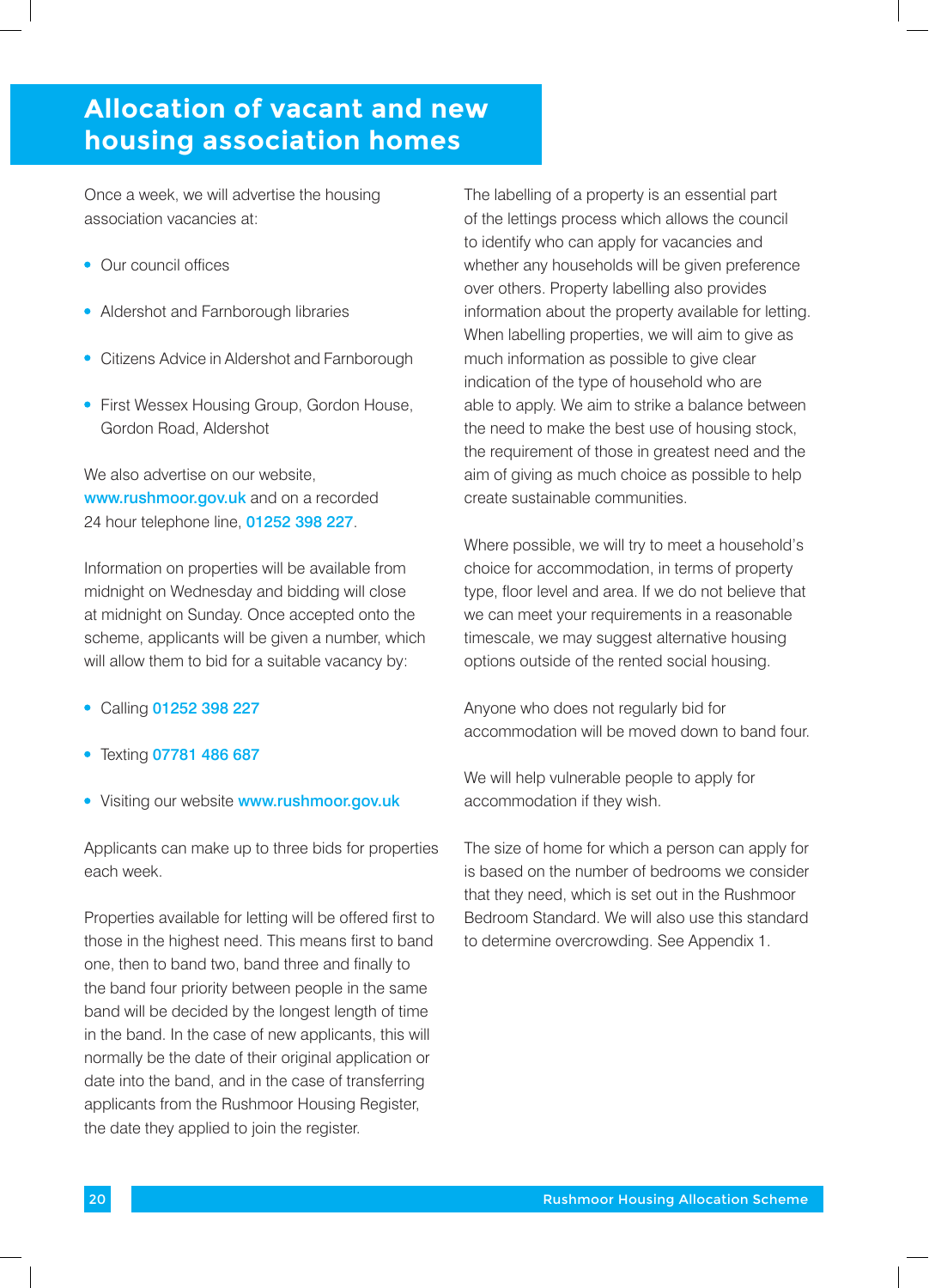Some types of property are designated for specific categories of people and therefore will not be open to everyone. The main examples are:

- Designated sheltered housing schemes with an age restriction, which applies to tenants and members of their households
- Ground floor accommodation will be designated to households needing mobility access or other special requirements
- Homes that have been purpose built, adapted or that are considered accessible by people with mobility needs will be offered to these households first
- Houses may be allocated to households who have a pressing need for such accommodation for example those with children under the age of 14
- Many flats and maisonettes have restrictions on the ownership of pets. This will affect the time it takes to re-house households who have pets they want to keep
- In exceptional medical or social circumstances, our Head of Environmental Health and Housing may use discretion to make a decision.

#### **The offer process**

If you have successfully bid for accommodation through the scheme, the housing association will invite you to view the property.

If you refuse suitable offers of accommodation, we may decide to move you down to band four. Households considered homeless under the homelessness legislation, will be advised that if they refuse suitable housing, our duty to them maybe brought to an end. This will result in the loss of any temporary accommodation we are providing.

## **Choice and limitations**

The huge demand for housing limits the amount of choice that the council is able to offer to some groups in housing need such as those found to be statutorily homeless. We believe that any applicant considered eligible under this scheme

should be able to express a preference over the type of property and the area in which they would like to live. However, applicants should be aware that the council's ability to satisfy their expressed preference may be severely limited.

## **New developments**

From time to time, new housing association developments are built in Rushmoor. As these will create new communities, we will ensure that there is a mix of different households.

This means that we may invite only certain categories of household for new developments. We will issue a lettings plan to show who will be considered for these properties.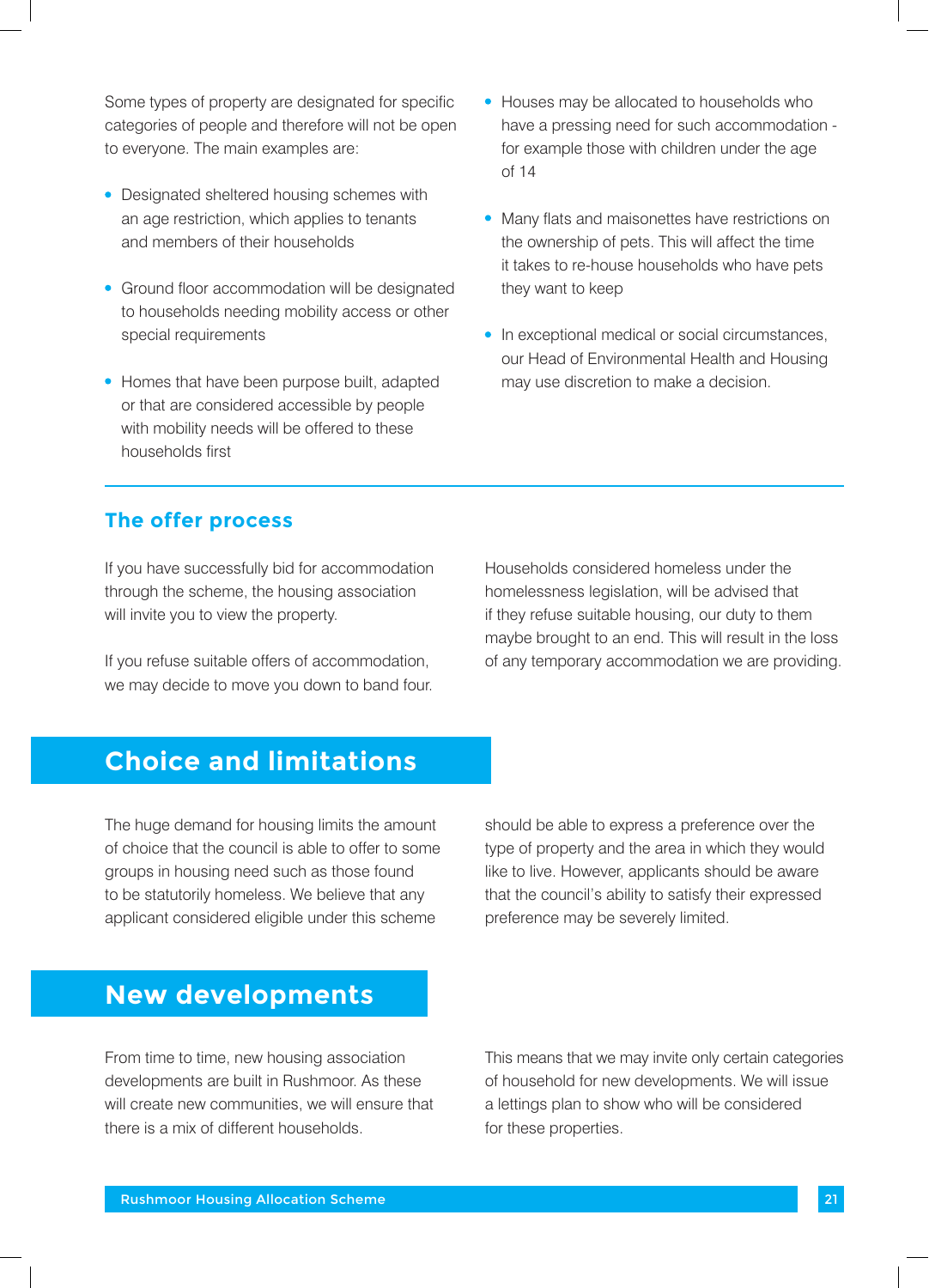## **Adaptations and ground floor accomodation**

Occasionally the council will identify properties that may be suitable for people with substantial disabilities. It may be a property that has been purpose built or adapted for disabilities, gound floor or bungalow. We may decide to label such a property so only people with special requirements may bid for it.

## **Under occupying and releasing necessary properties**

### **Making the best use of stock: under occupation scheme**

The under occupation scheme allows us to give priority to existing housing association tenants who release a family sized property or a property that is in short supply, such as a home that has been adapted.

Currently, there is most demand from the housing allocation pool for one and two bedroom properties. We wish to encourage the release of family size homes in a way that produces one and two bed vacancies to meet our highest needs.

From time to time to make best use of the housing stock available, we may advertise properties for existing housing association tenant only. This will help us achieve a chain of lettings from the property being released. In these circumstances we may overlook the applicant with the highest priority from the housing allocations pool so we can achieve the maximum number of lettings.

#### **Examples of chain lettings**

Two bed property advertised though Rushmoor Homefinder for an existing housing association tenant who is an under occupier.

> Tenant of a four bed property bids to downsize Four bed property is released Four bed property is offered to tenant with three bed property who wants to move Three bed property is offered to tenant with two bed property who wants to move Two bed property advertised on Rushmoor Homefinder open to two bed applicants in the housing association pool. Three bed property released Two bed property released

This chain letting will meet the needs of the tenant who wants to downsize, other housing association tenants who need to move and a two bed applicant from the housing associations' pool.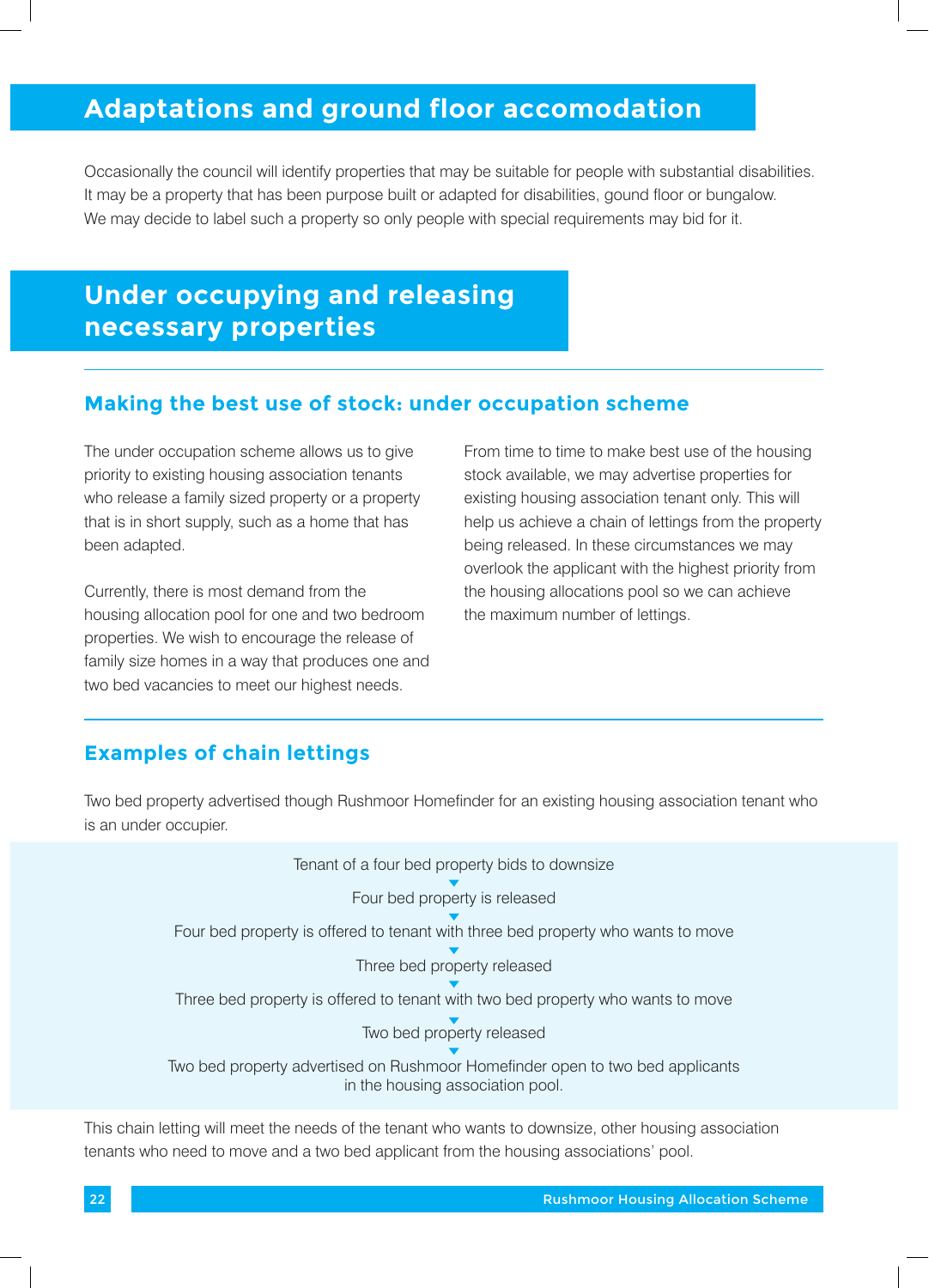## **Urgent cases and discretion**

In cases of an extreme emergency, we may make a direct match of an applicant to property. This will be at the discretion of our Head of Environmental Health and Housing. A situation may arise where the council's banding scheme does not adequately address a person's urgent housing need in such

cases the council's Head of Environmental Health and Housing reserves the right to override the scheme. These cases will be few in number and closely monitored to ensure that the duty to achieve reasonable preference overall is not compromised.

## **Local connection**

People will recieve a higher priority in the scheme if they have a local connection. They will need to prove that their household satisfies one or more of the local connection criteria:

- You have lived in the borough continuously, for one year and are still resident
- You have lived in the borough for three out of the last five years
- You are a retired person living in unsuitable accommodation and needing to move to Rushmoor for essential medical reasons or essential family support
- You are a member of the armed forces living and/or working in Rushmoor
- You have a close relative (your mother, father, sister or brother) who currently live in Rushmoor and has done so for five or more years
- You need to provide essential support to an elderly or critically ill relative who has lived in Rushmoor for the last year.
- You need to receive essential support from a relative who has lived in Rushmoor for the last year.

Those with no local connection cannot join Band one, Band two or Band three

# **Right to information**

There is the right to request general information to enable a person to assess:

- How they will be treated and whether they will be given any preference
- Whether housing accommodation appropriate to their needs is likely to become available and how long they may have to wait for an allocation of such accommodation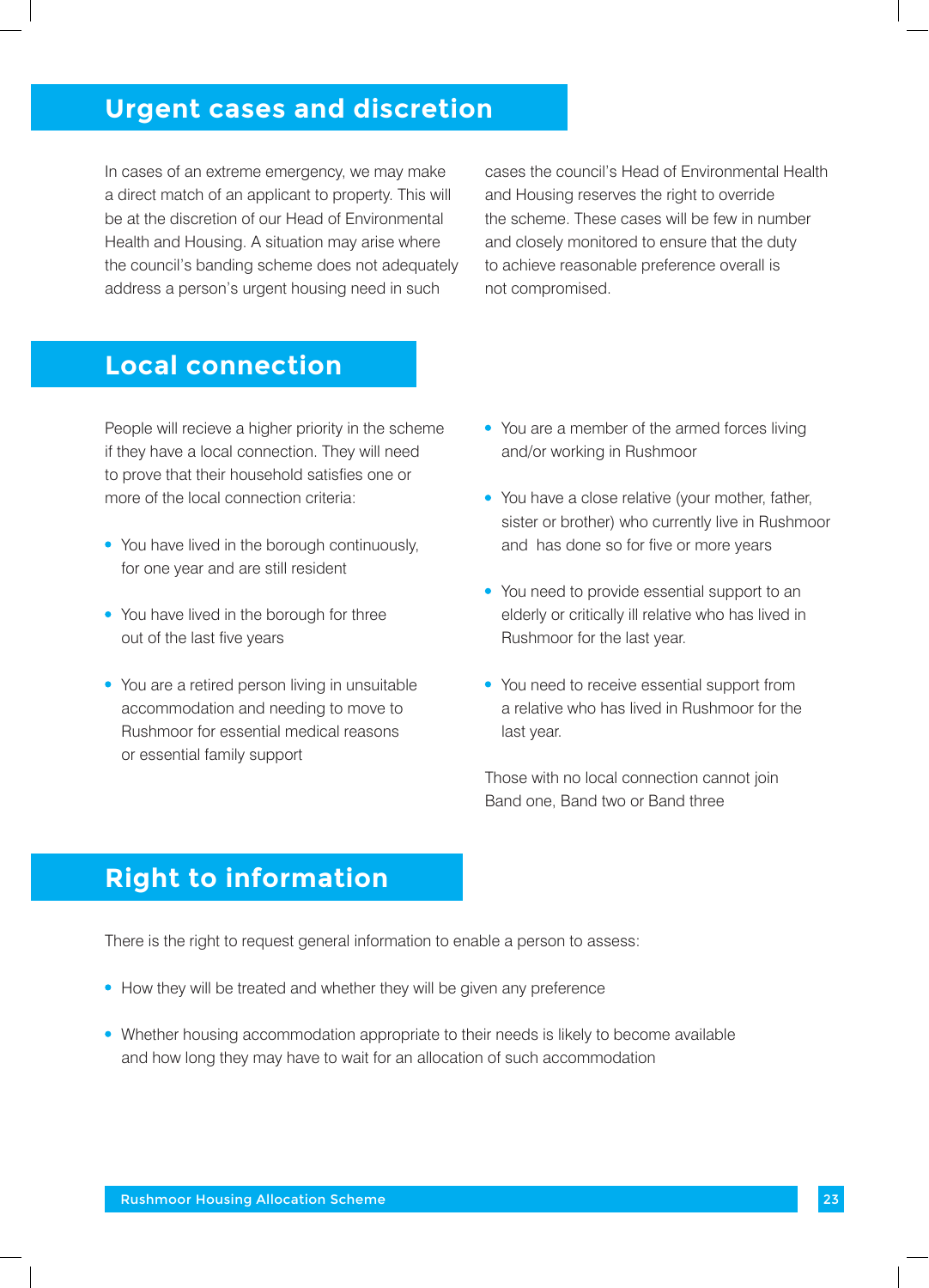## **Reviews and appeals**

A person has the right to request the following information that will enable them to assess how they will be treated:

- Whether they are in a reasonable preference category
- Information that will enable them to assess whether housing, appropriate to their needs is likely to be made available and if so, how long it is likely to be before such accommodation becomes available
- The right to be informed of any decision about the facts of their case which are likely to be taken into account in considering whether to allocate housing to them and
- The right to be informed of any decision that they are unsuitable to be a tenant which is likely to be taken into account in considering whether to allocate housing to them

The council recognises the importance of operating formal review and appeals procedures and acknowledges its statutory duties in this area. The following decisions all have the right to request a review:

- A decision not to allow someone to join the scheme
- A decision to award reduced priority
- A decision to remove a person from the scheme other than at the person's request and
- A decision on the suitability of the offer of accommodation made
- Reviews and appeals will be carried out by a senior officer

## **Confidentiality and access to information**

- The council will take reasonable steps to check the information you provide to support your circumstances . This may include carrying out a home visit and making enquiries of third parties such as health professionals or previous landlords.
- We will keep your information securely and confidentially
- We will ask you for a signed consent form to allow us to share and request information about you from other agencies
- You have a right to ask for a copy of the information we hold about you *(for which we may charge a fee)* and to correct any inaccuracies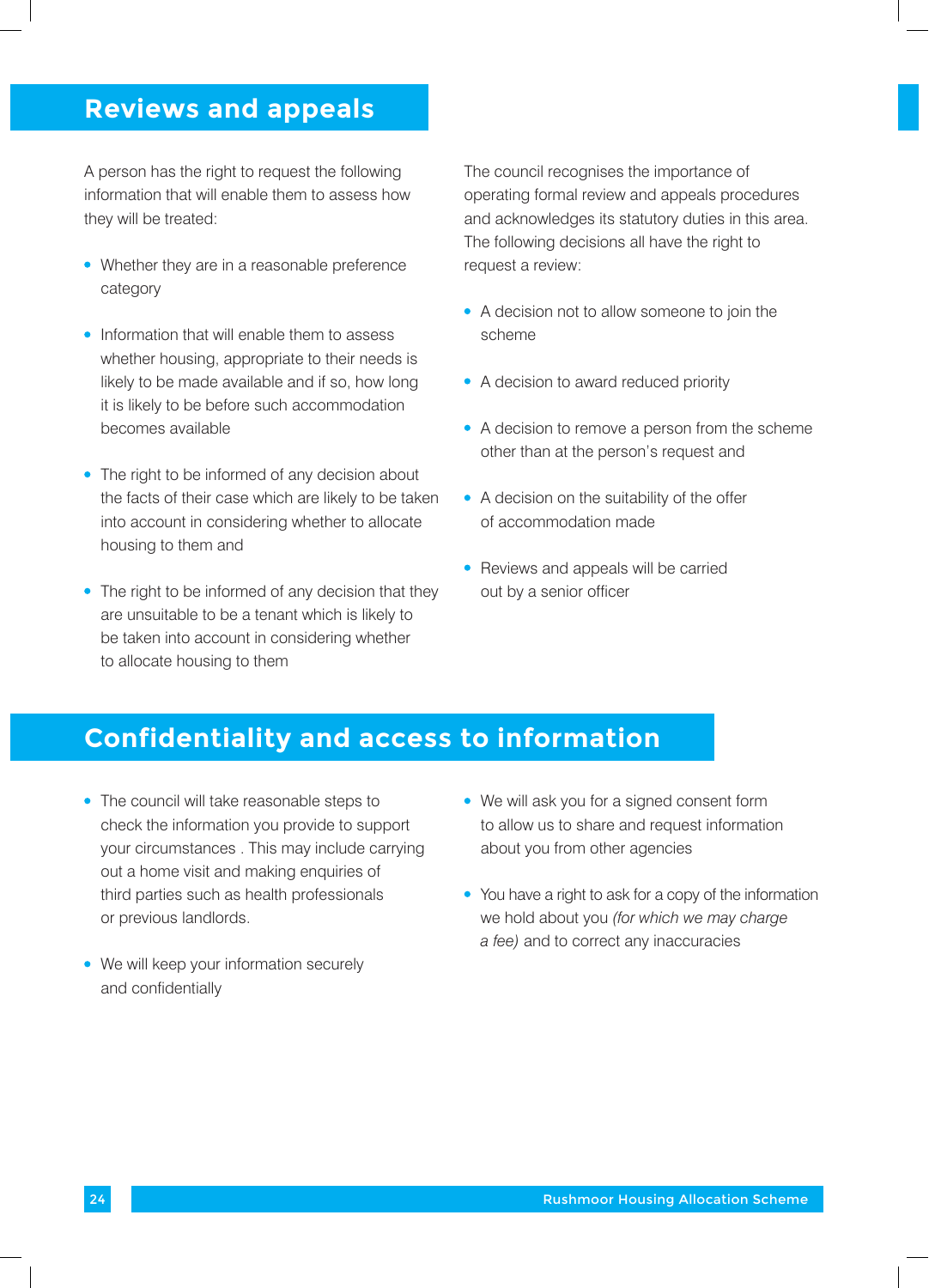## **False or misleading information**

It is an offence to make a false statement and/or knowingly withhold information. The maximum fine for this is £5,000. Anyone who gives false information may be excluded from the allocation scheme.

## **Special help**

If someone needs special help, we will help them in the most appropriate way we can. This may include:

• Translation

A loop system

• Interpretation

• An advocacy service

• Lip-reading

• Signing

## **How to complain**

If you have a complaint about how you have been dealt with you should write first to the Housing Options Manager at the council offices. If you are still not satisfied, you should write to the Head of Environmental Health and Housing.

If you are again not satisfied, you should ask for a copy of the council's complaints procedure or download it from our website www.rushmoor.gov.uk

## **Review of allocation scheme**

We will review the allocation scheme every two years or sooner if necessary and we will monitor and evaluate the scheme on a quarterly basis.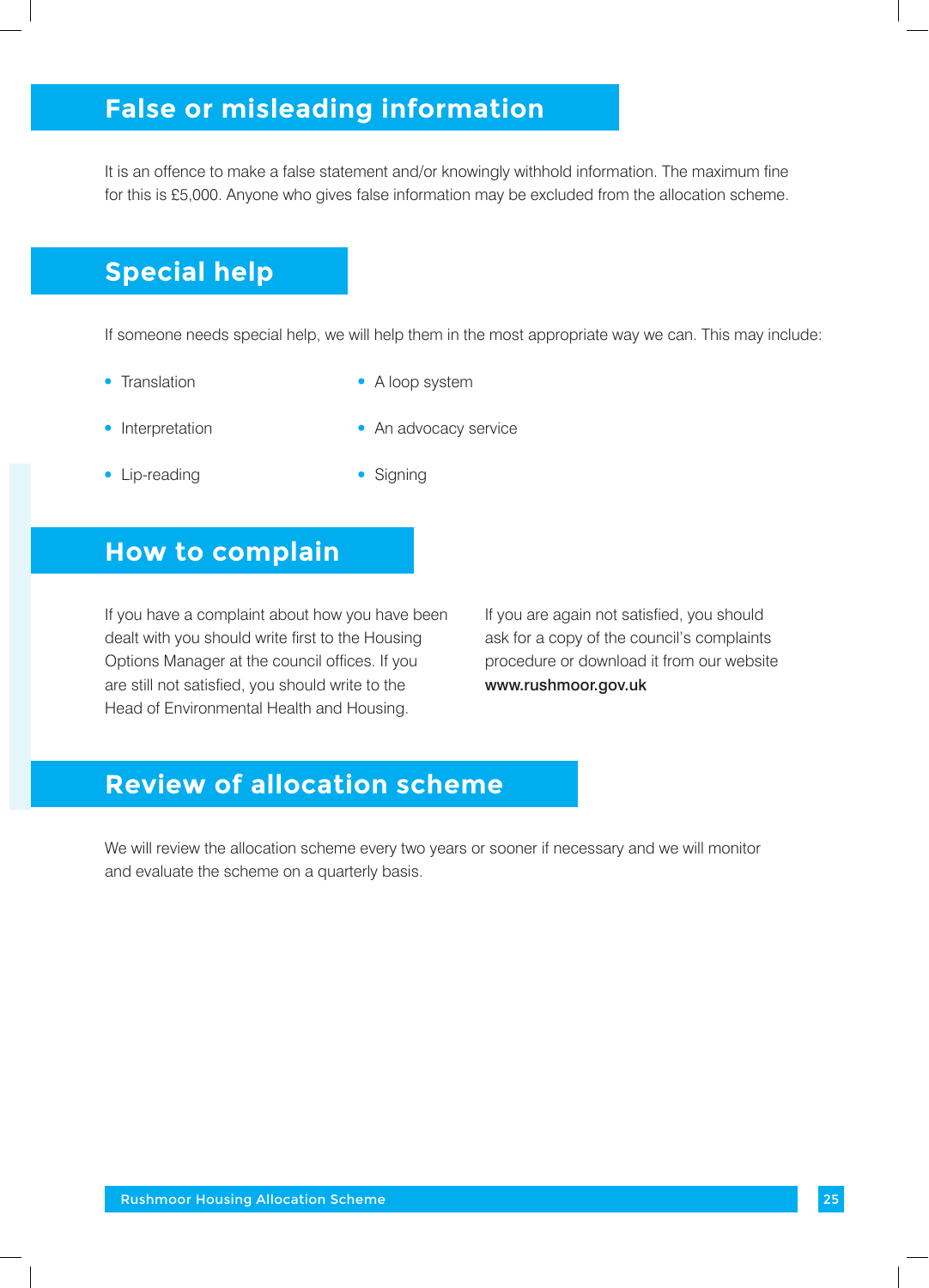## **Service standards**

We are committed to providing high quality service. These standards are outlined below and tell you about what you can expect from us.

#### **Keeping in touch**

We will:

- Answer your phone calls within five rings
- Reply to your letters within ten working days
- Reply to your emails within five working day
- Keep our appointments with you and see you within ten minutes of your appointment time.
- We will let you know if we are running late
- Be respectful
- Treat you fairly
- Tell you the name of the person who is responsible for dealing with your enquiry
- Give you clear and correct answers and explain your housing rights
- Keep your personal records in line with current data protection requirements
- Produce all our documents in plain English
- Produce documents in other languages, larger print, Braille or audio tapes, although we may need ten days' notice for some versions.
- Provide you with clear guidelines on the way we decide who is offered vacant housing association properties
- Every month provide information on the number of people offered housing association homes and which bands they were in
- Provide you with information about your application on request

## **Keeping you informed and involved**

We will:

- Review how satisfied you are with our services
- Reply to your comments
- Deal promptly with any complaint you have and explain the council's complaints procedure
- Tell you how to ask for a review of a housing decision

## **Keeping you informed and involved**

We ask you to:

- Give us the information we request
- Keep your appointments with us and let us know if you wish to cancel
- Be courteous, respectful and polite to us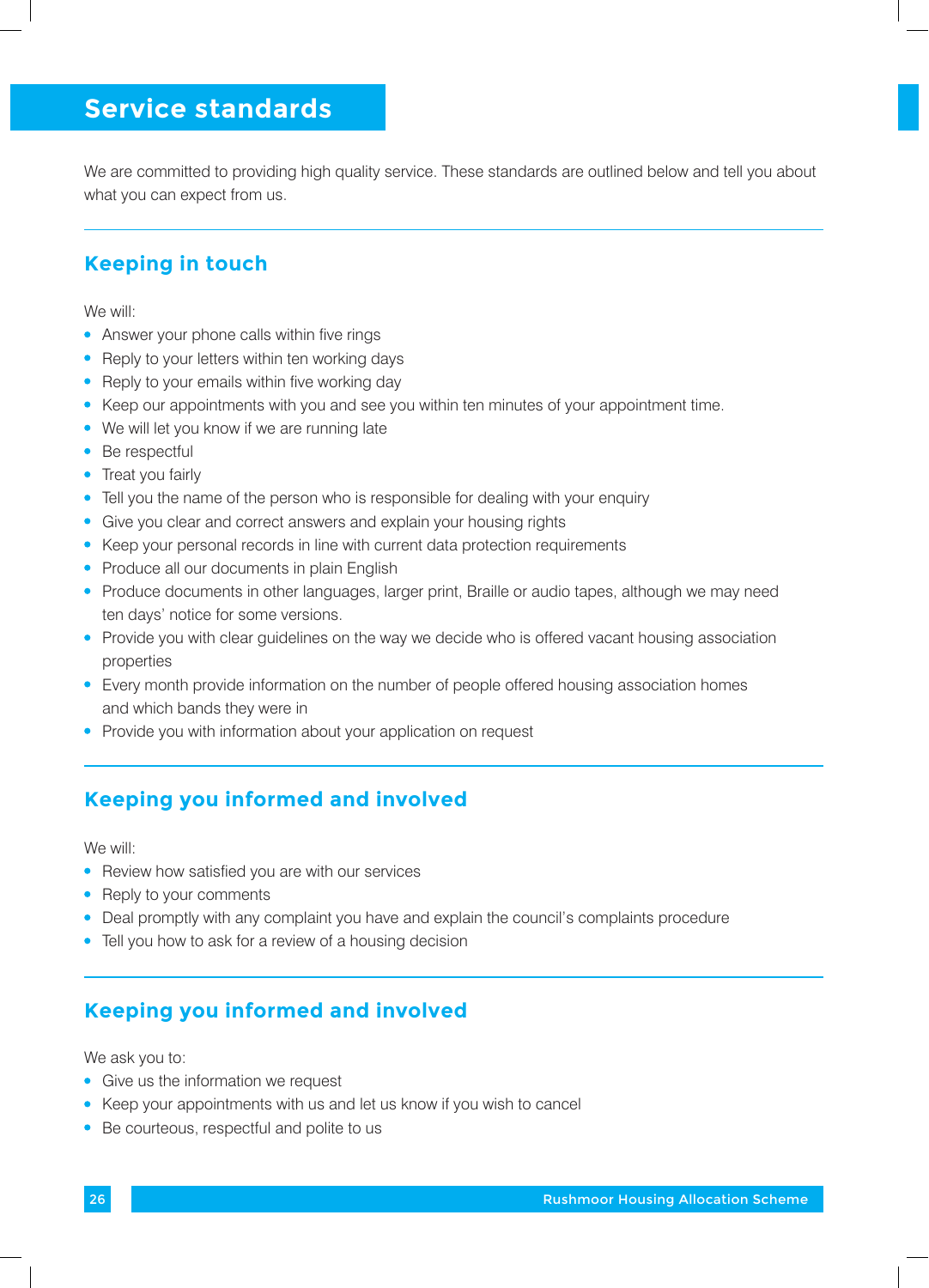# **Appendix 1 - Rushmoor Bedroom Standard**

|                                                                                                                                                              | <b>Number of bedrooms</b> |   |                |                         |                            |                                                      |                            |                                                     |
|--------------------------------------------------------------------------------------------------------------------------------------------------------------|---------------------------|---|----------------|-------------------------|----------------------------|------------------------------------------------------|----------------------------|-----------------------------------------------------|
| <b>Household type</b>                                                                                                                                        | <b>Bedsit</b>             | п | $\overline{2}$ | $\overline{\mathbf{3}}$ | 3<br>(two living<br>rooms) | 4<br>(also three<br>bed with<br>two living<br>rooms) | 4<br>(two living<br>rooms) | 5<br>(also four<br>bed with<br>two living<br>rooms) |
| <b>Single Person</b>                                                                                                                                         |                           |   |                |                         |                            |                                                      |                            |                                                     |
| <b>Cohabiting or married</b><br>couple (including same<br>sex couple) and pregnant<br>women who are less than<br>28 weeks pregnant with<br>no other children |                           |   |                |                         |                            |                                                      |                            |                                                     |
| Pregnant woman where<br>woman is 28 weeks<br>pregnant with no<br>other children                                                                              |                           |   |                |                         |                            |                                                      |                            |                                                     |
| Parent(s) with one child                                                                                                                                     |                           |   |                |                         |                            |                                                      |                            |                                                     |
| Parent(s) with one girl<br>and one boy under 7                                                                                                               |                           |   |                |                         |                            |                                                      |                            |                                                     |
| Parent(s) with two same<br>sex children where both<br>are under 16                                                                                           |                           |   |                |                         |                            |                                                      |                            |                                                     |
| Parent(s) with two same<br>sex children where one is<br>under 16                                                                                             |                           |   |                |                         |                            |                                                      |                            |                                                     |
| Parent(s) with one girl and<br>one boy where the oldest<br>child is over 7                                                                                   |                           |   |                |                         |                            |                                                      |                            |                                                     |
| Parent(s) with three<br>children regardless of<br>age or sex                                                                                                 |                           |   |                |                         |                            |                                                      |                            |                                                     |
| Parent(s) with four<br>children                                                                                                                              |                           |   |                |                         |                            |                                                      |                            |                                                     |
| Parent(s) with five<br>or more children                                                                                                                      |                           |   |                |                         |                            |                                                      |                            |                                                     |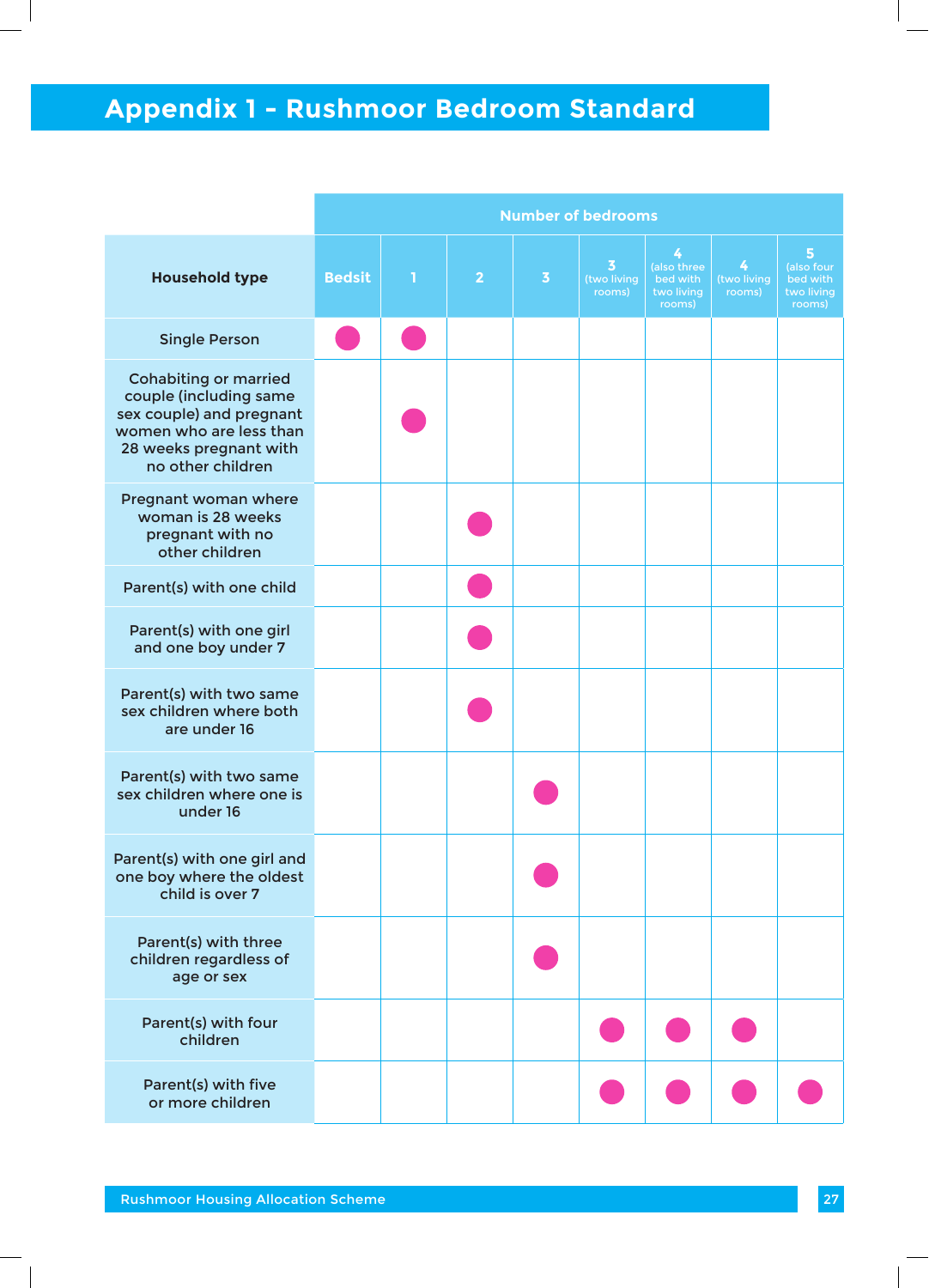# **Appendix 2 - Rushmoor Bedroom Banding Scheme**

| <b>Band type</b>                          | <b>Summary of criteria</b>                                                                                                                                                                                                                                                                                                                                                                                                                                                                                                                                                                                                                                                                                                                                                                                                                                                                                                                                                                                                                                                                  |  |  |
|-------------------------------------------|---------------------------------------------------------------------------------------------------------------------------------------------------------------------------------------------------------------------------------------------------------------------------------------------------------------------------------------------------------------------------------------------------------------------------------------------------------------------------------------------------------------------------------------------------------------------------------------------------------------------------------------------------------------------------------------------------------------------------------------------------------------------------------------------------------------------------------------------------------------------------------------------------------------------------------------------------------------------------------------------------------------------------------------------------------------------------------------------|--|--|
| <b>Band one</b>                           | Exceptional need to move band due to reasonable preference plus additional<br>priority. Time limited to three months.                                                                                                                                                                                                                                                                                                                                                                                                                                                                                                                                                                                                                                                                                                                                                                                                                                                                                                                                                                       |  |  |
|                                           | Placement into this band is where exceptional circumstances have been identified. These include life-threatening<br>situations, an overriding priority on medical or social grounds, or to release an urgently needed housing<br>association property. Placement into this band is subject to meeting the local connection criteria.                                                                                                                                                                                                                                                                                                                                                                                                                                                                                                                                                                                                                                                                                                                                                        |  |  |
| <b>Emergency medical</b><br>or disability | Where a person's condition is expected to be terminal within a period of 12<br>months and rehousing is required to provide provision of essential care.<br>A person's condition is life-threatening and their accommodation is a major<br>contributing factor.<br>The person's health is so severely affected by their accommodation it is likely<br>to become life threatening.<br>A household that includes someone with a life-threatening medical condition,<br>which is directly linked to unsuitable living conditions and is living in seriously<br>overcrowded situation, i.e. lacking three plus bedrooms or lacking two bedrooms<br>with inadequate facilities.<br>A person's accommodation is directly contributing to the down turn in their health,<br>such as a severe lung condition requiring intermittent hospitalisation as a result<br>of extreme damp and mould in the accommodation and it cannot be remedied<br>usually within six months.<br>Where chronic overcrowding in the accommodation leaves a person at risk<br>of infections for example a person with HIV. |  |  |
| <b>Adapted properties</b>                 | A person who has an exceptional need to move into accessible<br>accommodation when adaptations cannot make their current<br>accommodation suitable, with inadequate facilities.<br>Where a person is waiting for accessible or sheltered accommodation<br>before being discharged from hospital and no other suitable accommodation<br>is available.                                                                                                                                                                                                                                                                                                                                                                                                                                                                                                                                                                                                                                                                                                                                        |  |  |
| <b>Release of adapted</b><br>properties   | Housing association tenants living in Rushmoor, who want to move<br>from a disabled person's or mobility unit, which they no longer require,<br>subject to the council's agreement.                                                                                                                                                                                                                                                                                                                                                                                                                                                                                                                                                                                                                                                                                                                                                                                                                                                                                                         |  |  |
| <b>Exceptional need to move</b>           | Those who need to move due to serious risk to life<br>and limb as confirmed by the police.                                                                                                                                                                                                                                                                                                                                                                                                                                                                                                                                                                                                                                                                                                                                                                                                                                                                                                                                                                                                  |  |  |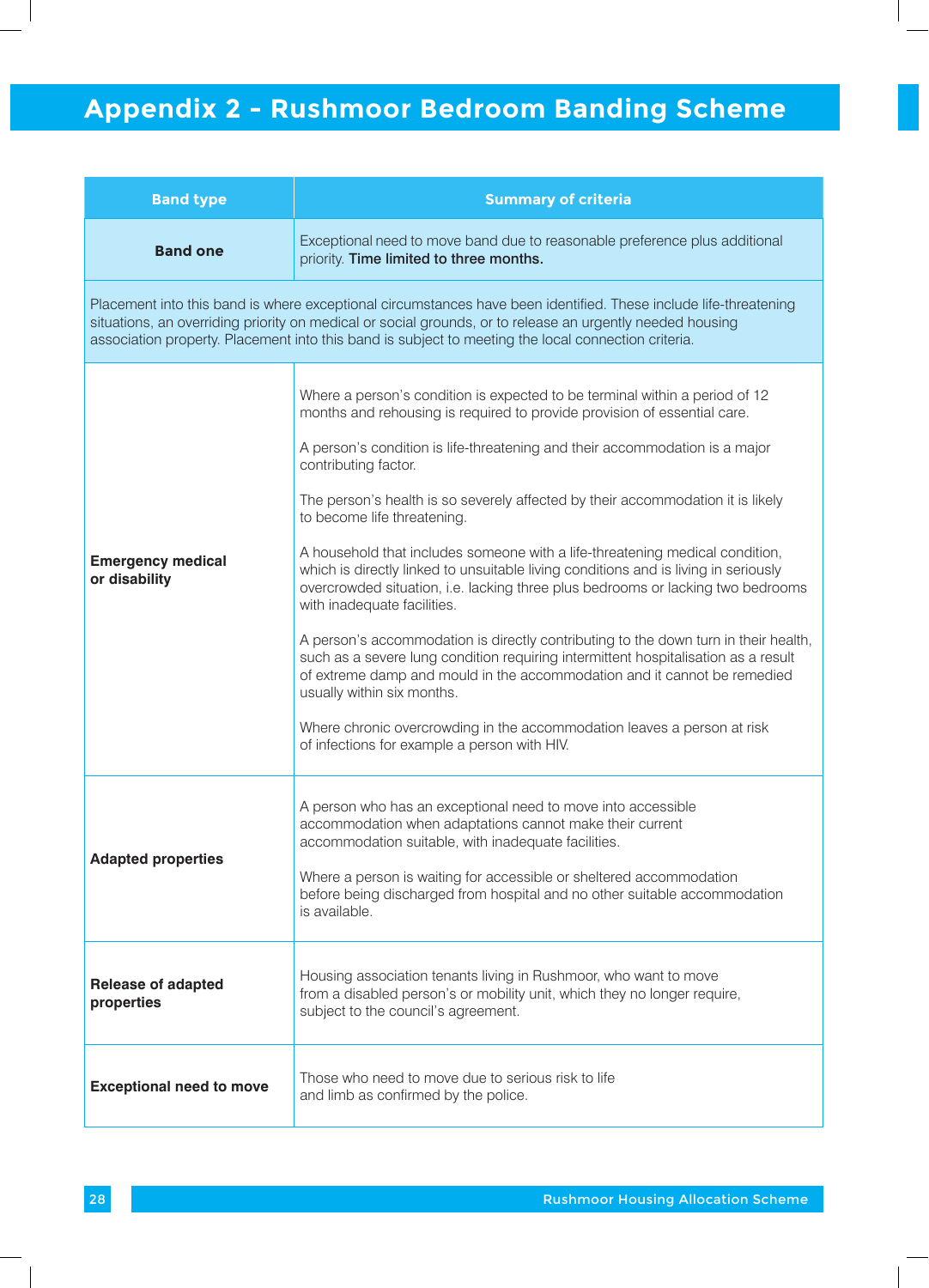| <b>Band type</b>                                                                                                                                                                                                         | <b>Summary of criteria</b>                                                                                                                                                                                                                                                                                                                                                                                                                                                                                                                                                                                                                                                                                                                                                                                                                                                                               |  |  |
|--------------------------------------------------------------------------------------------------------------------------------------------------------------------------------------------------------------------------|----------------------------------------------------------------------------------------------------------------------------------------------------------------------------------------------------------------------------------------------------------------------------------------------------------------------------------------------------------------------------------------------------------------------------------------------------------------------------------------------------------------------------------------------------------------------------------------------------------------------------------------------------------------------------------------------------------------------------------------------------------------------------------------------------------------------------------------------------------------------------------------------------------|--|--|
| <b>Band two</b>                                                                                                                                                                                                          | Reasonable Preference                                                                                                                                                                                                                                                                                                                                                                                                                                                                                                                                                                                                                                                                                                                                                                                                                                                                                    |  |  |
| This band is for those with an urgent need to move and have been assessed as having a high priority. Placement<br>into this band is subject to meeting the local connection as defined in our housing allocation scheme. |                                                                                                                                                                                                                                                                                                                                                                                                                                                                                                                                                                                                                                                                                                                                                                                                                                                                                                          |  |  |
| Home to be demolished                                                                                                                                                                                                    | Housing association tenants, living in Rushmoor, who need to move because their<br>home is about to be demolished, redeveloped or subject to major works, with the<br>agreement of the council.                                                                                                                                                                                                                                                                                                                                                                                                                                                                                                                                                                                                                                                                                                          |  |  |
| Ready to move on from<br>supported housing schemes<br>in Rushmoor                                                                                                                                                        | Vulnerable people, living in supported accommodation*, who are ready to move<br>on to independent living and meets all the following conditions;<br>The person is ready to move to independent settled housing,<br>$\bullet$<br>They are in need of medium to long term rather than short term<br>$\bullet$<br>ongoing support,<br>A support package is assessed and in place<br>$\bullet$<br>Their vulnerability is such that accommodation in the private sector would,<br>$\bullet$<br>through its short-term nature, have an adverse effect on their vulnerability.<br>* Where applicants have been placed into supported accommodation by another<br>council, they will not be given priority under this category.                                                                                                                                                                                  |  |  |
| Move on from care                                                                                                                                                                                                        | Applicants must be a former 'relevant child' as defined by the Children's Leaving<br>Care Act 2002. They must have vulnerability and an urgent need for housing that<br>is best met by medium to long-term settled housing.<br>The criteria for an award into band two is at the care leaver meets all the following<br>criteria:<br>They are a care leaver is ready to move to independent settled housing<br>$\bullet$<br>and are genuinely prepared for a move to independent living,<br>They have the skills to manage a tenancy including managing a rent account,<br>$\bullet$<br>They are in need of medium to long term tenancy support and<br>$\bullet$<br>A support package is assessed and in place and their needs are such that<br>$\bullet$<br>accommodation in the private rented sector would through its nature have<br>a detrimental effect on their transition to independent living. |  |  |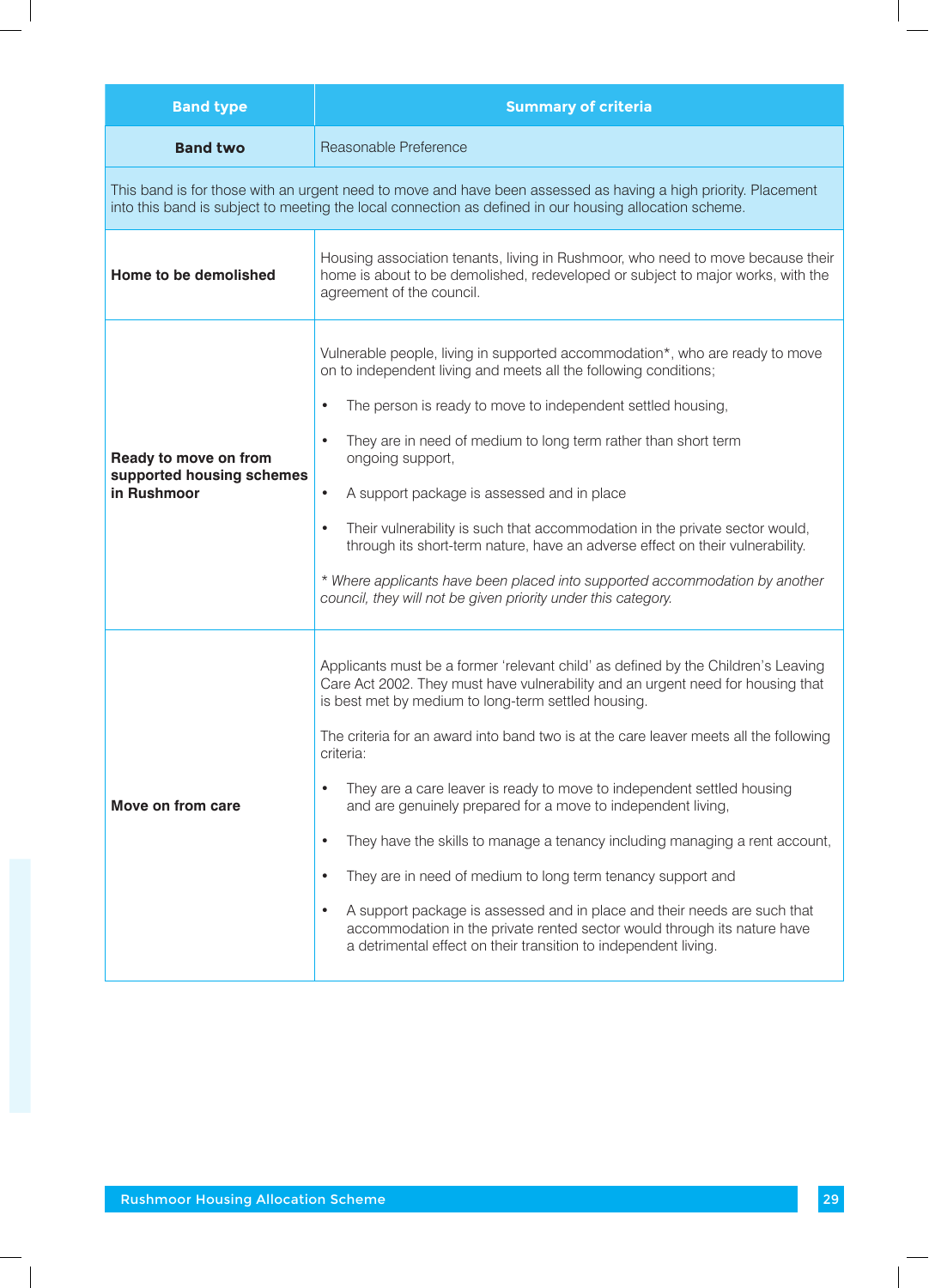| <b>Band type</b>                                                               | <b>Summary of criteria</b>                                                                                                                                                                                                                                                                                                                                                  |  |  |  |
|--------------------------------------------------------------------------------|-----------------------------------------------------------------------------------------------------------------------------------------------------------------------------------------------------------------------------------------------------------------------------------------------------------------------------------------------------------------------------|--|--|--|
| <b>Medical grounds</b><br>(Reasonable Preference<br>category s1672(2)(d))      | A household that includes someone assessed as having an urgent need to move<br>to an accessible property, where it would be detrimental to their health to remain<br>where they are.                                                                                                                                                                                        |  |  |  |
|                                                                                | A household, which includes a person with severe conditions such as autism<br>or cerebral palsy where their long-term needs cannot be met without settled<br>accommodation.                                                                                                                                                                                                 |  |  |  |
|                                                                                | A household that included someone with a serious medical condition which is<br>directly linked to unsuitable housing conditions and whose accommodation<br>is inadequate lacking either two bedrooms or one bedroom with inadequate<br>facilities.                                                                                                                          |  |  |  |
|                                                                                | Where the condition of a property is seriously affecting existing health conditions<br>or causing a serious health condition, as recommended by our private sector<br>housing team, following an Housing Health and Safety Rating System (HHSRS)<br>assessment. A recommendation is only likely to be made when all options to<br>improve the property have been exhausted. |  |  |  |
|                                                                                | Ex-armed forces personnel being discharged due to being wounded or suffering<br>serious post-traumatic stress without suitable accommodation.                                                                                                                                                                                                                               |  |  |  |
| Overcrowding                                                                   | Those living in seriously overcrowded accommodation where they lack<br>either three or four or more bedrooms or they lack two bedrooms and<br>have inadequate facilities.                                                                                                                                                                                                   |  |  |  |
| <b>Reasonable Preference</b><br>on welfare grounds                             | A household that includes dependant children still in full-time education who<br>has moved three or more times in the last five years, through no fault of their<br>own. This excludes applicants living in tied accommodation. The household<br>must demonstrate a further move would seriously affect the household.                                                      |  |  |  |
|                                                                                | Those approved by the head of Hampshire County Council Children's Services<br>who wish to foster or adopt children and whose current accommodation we<br>have assessed as unsuitable.                                                                                                                                                                                       |  |  |  |
| <b>Repeat Prevention</b><br><b>Reasonable Preference</b>                       | Those previously given prevention status (see band three) who are re-assessed<br>as homeless in 28 days, in priority need and not intentionally homeless where<br>no other housing options are available.                                                                                                                                                                   |  |  |  |
| <b>Homeless households</b>                                                     | Those that we have accepted under the homelessness legislation,<br>where no other housing options are available.                                                                                                                                                                                                                                                            |  |  |  |
| <b>Under-occupation</b><br><b>Reasonable Preference</b><br>category on welfare | Housing association tenants, living in Rushmoor, in rented three, four or<br>five bedroom houses, who want to move to a smaller property, giving up<br>two or more bedrooms and who qualify for priority in accordance with the<br>under-occupation scheme.                                                                                                                 |  |  |  |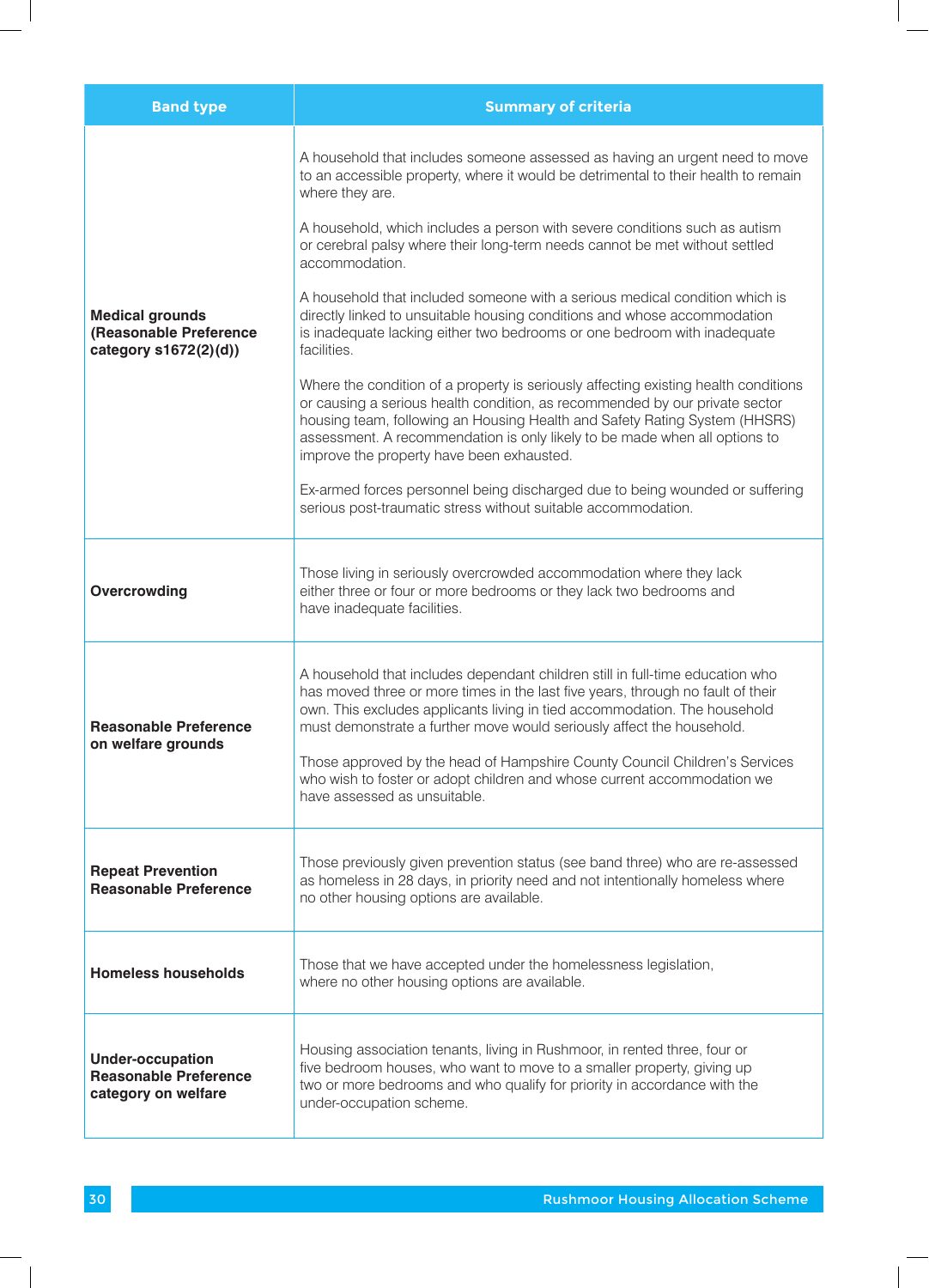| <b>Band type</b>                                        | <b>Summary of criteria</b>                                                                                                                                                                                                                                                                                                                                                                                                                                                                                                                                                                                                  |
|---------------------------------------------------------|-----------------------------------------------------------------------------------------------------------------------------------------------------------------------------------------------------------------------------------------------------------------------------------------------------------------------------------------------------------------------------------------------------------------------------------------------------------------------------------------------------------------------------------------------------------------------------------------------------------------------------|
| Unsatisfactory/unsuitable<br>housing                    | A person who occupies accommodation, which is in disrepair or not suitable for<br>occupation and is subject to a prohibition order and recovery of the premises is<br>required to comply with the order.<br>A statutory notice has been served by Rushmoor Borough Council's private<br>sector housing team, which requires the tenant to move out of their property<br>for the duration of the repairs. The repairs are likely to take longer than 16 weeks<br>and all other housing options have been exhausted.<br>A private property where a demolition order under Part IX of the Housing Act 1989<br>has been served. |
| <b>Band three</b>                                       | <b>Reasonable Preference</b>                                                                                                                                                                                                                                                                                                                                                                                                                                                                                                                                                                                                |
| scheme.                                                 | This band is for applicants who have an identified housing need and have been assessed as having a medium<br>priority. Placement into this band is subject to meeting the local connection as defined in our housing allocation                                                                                                                                                                                                                                                                                                                                                                                             |
| <b>Adapted property</b>                                 | A household that includes someone assessed as needing to move to a more<br>accessible property. All other options such as adaptions have been explored.                                                                                                                                                                                                                                                                                                                                                                                                                                                                     |
| Overcrowded<br>accommodation                            | Those living in overcrowded accommodation where they lack either two bedrooms<br>or they lack one bedroom and have inadequate facilities.*                                                                                                                                                                                                                                                                                                                                                                                                                                                                                  |
| <b>Medical</b>                                          | A household, which includes someone with a medical condition, which is directly<br>linked to unsuitable housing conditions and where a move would significantly<br>improve their health.<br>A person suffering from mental illness or disorder, where the medical condition<br>would be significantly improved by a move to alternative accommodation.<br>A person with a terminal illness or long-term debilitating condition whose<br>accommodation is not adversely affecting their health but their quality of<br>life would be significantly improved by a move to settled accommodation<br>or closer to support.      |
| <b>Under-occupation</b>                                 | Housing association tenants living in Rushmoor who want to move to smaller<br>accommodation and who qualify for priority within the under occupation scheme.                                                                                                                                                                                                                                                                                                                                                                                                                                                                |
| <b>Welfare Reasonable</b><br><b>Preference Category</b> | Those who need to move to a particular area where failure to meet this need<br>would cause hardship to themselves or others. We will assess each case<br>individually and may ask for supporting evidence. To include those:<br>Who need to move to give or receive care that is substantial and ongoing<br>$\bullet$<br>Who need to access services and are unable to travel<br>$\bullet$                                                                                                                                                                                                                                  |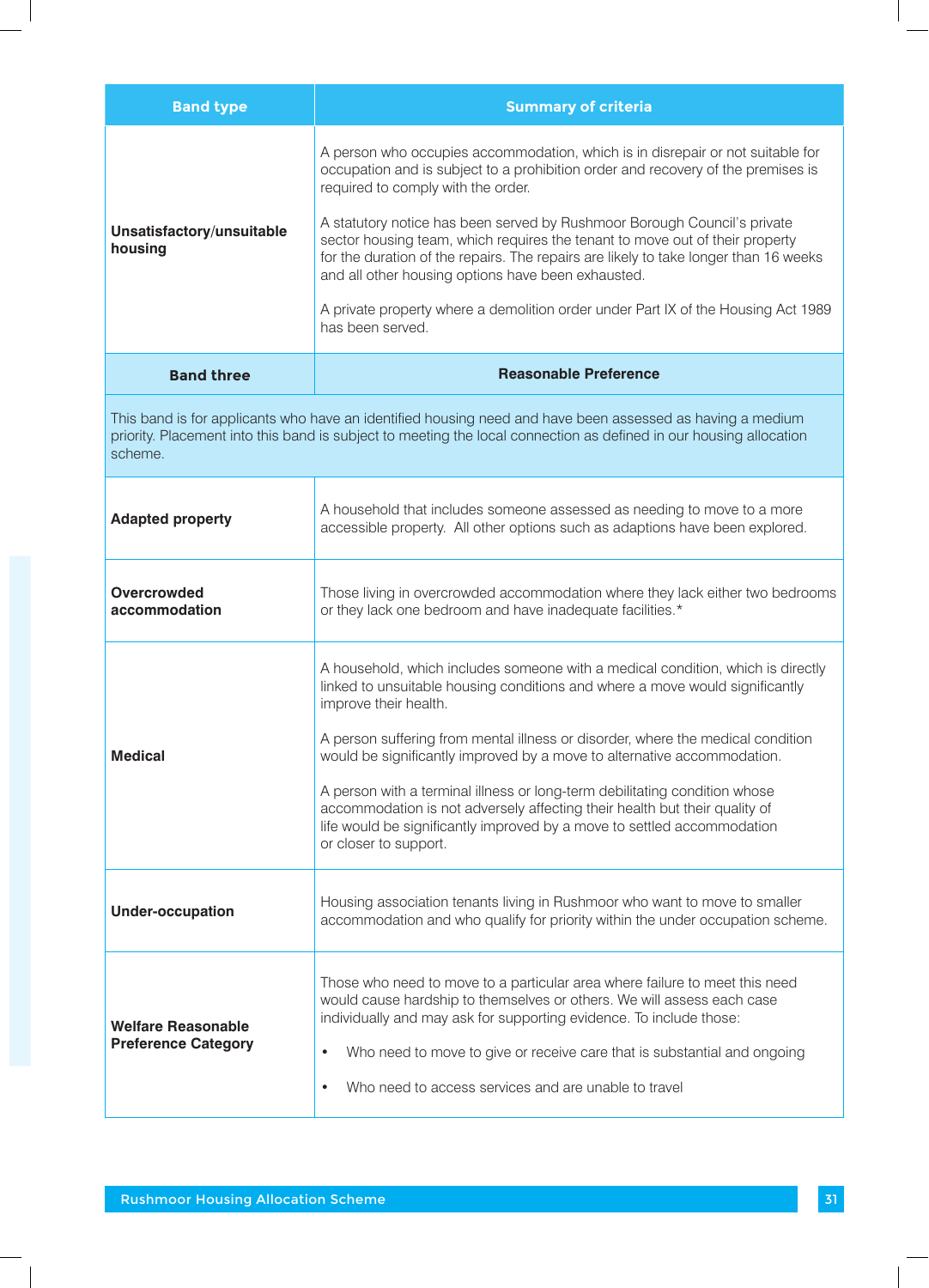| <b>Band type</b>                                                                                 | <b>Summary of criteria</b>                                                                                                                                                                                                                                                                                                                                                                                                                                                                                                                                                               |  |  |
|--------------------------------------------------------------------------------------------------|------------------------------------------------------------------------------------------------------------------------------------------------------------------------------------------------------------------------------------------------------------------------------------------------------------------------------------------------------------------------------------------------------------------------------------------------------------------------------------------------------------------------------------------------------------------------------------------|--|--|
| <b>Prevention reasonable</b><br>preference                                                       | Those given homelessness prevention status - assessed to be homeless<br>in 28 days, in priority need and not intentionally homeless and have taken<br>up a housing prevention option.                                                                                                                                                                                                                                                                                                                                                                                                    |  |  |
| <b>Homeless households</b><br>owed a full homelessness<br>duty under section 193(2)<br>or 195(2) | Those who are owed a full homelessness duty under section 190(2), 193 (2),<br>or 195 (2) of the Housing Act 1996 or under section 65 (2) or 68 (2) of the<br>Housing Act 1985 or who are occupying accommodation secured by any<br>housing authority under section (192(3) Note for cases owed a full<br>homelessness duty by another council they will receive a reduced<br>priority and be placed into Band four A.                                                                                                                                                                    |  |  |
| Unsatisfactory/unsuitable                                                                        | Private sector tenants and residents of properties that the council's private<br>sector housing team has determined pose a category one hazard under the<br>health and safety rating system. The council must also be satisfied that it<br>cannot be remedied within six months and continuing occupation will pose<br>a considerable risk to the applicant's health. This includes a property with:<br>severe damp<br>$\bullet$<br>major structural defects flooding<br>$\bullet$<br>a collapsed roof or<br>$\bullet$<br>living conditions which are a statutory nuisance.<br>$\bullet$ |  |  |
| <b>Band four A</b>                                                                               |                                                                                                                                                                                                                                                                                                                                                                                                                                                                                                                                                                                          |  |  |
|                                                                                                  | Need to move with a reasonable preference or those without a local connection, or with a reduced priority                                                                                                                                                                                                                                                                                                                                                                                                                                                                                |  |  |
| Overcrowded                                                                                      | Those living in overcrowded accommodation where they lack one bedroom.                                                                                                                                                                                                                                                                                                                                                                                                                                                                                                                   |  |  |
| <b>Lacking facilities</b>                                                                        | Those living in accommodation which lacks facilities*                                                                                                                                                                                                                                                                                                                                                                                                                                                                                                                                    |  |  |
| <b>Homeless applicants</b>                                                                       | Those households who the council has determined are homeless<br>under the homelessness legislation, and not in priority<br>Those who are owed a full homelessness duty by another housing authority<br>Those households who the council has determined are homeless under<br>the homelessness legislation, and not in priority<br>Homelessness applicants found to be intentionally homeless                                                                                                                                                                                             |  |  |
| <b>Reduced priority</b><br>due to behaviour                                                      | Those whose behaviour means that they are not to be given priority, for example<br>they are subject to a court order for domestic violence, harassment, threats or<br>actual threats of violence<br>Those who have not paid their housing cost despite having the income/means<br>to do so<br>Those who have any form of housing debt, including council tax arrears<br>Those that have a breach of tenancy, which is unresolved<br>Those who have deliberately worsened their circumstances to gain priority                                                                            |  |  |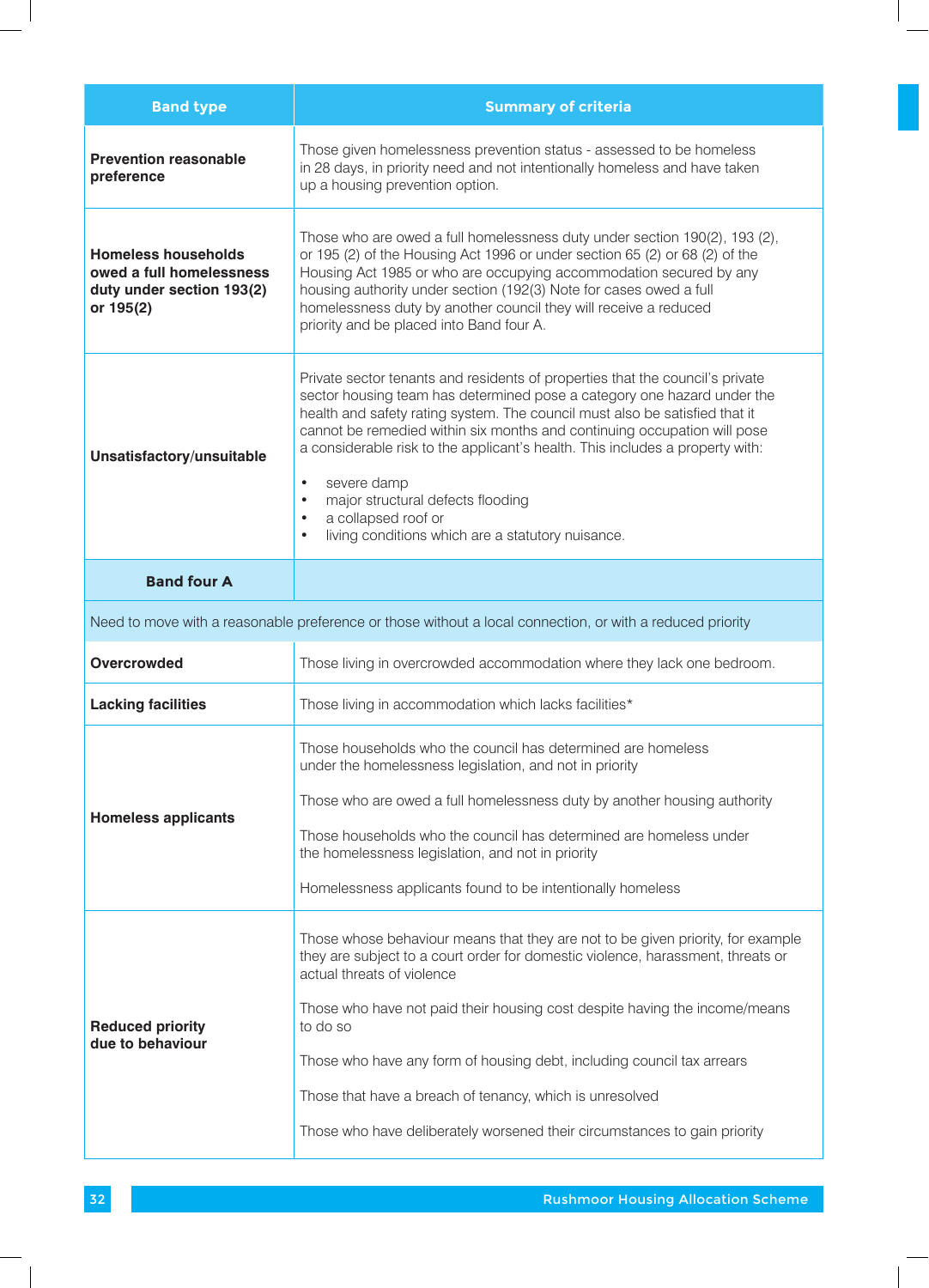| <b>Band type</b>                                                          | <b>Summary of criteria</b>                                                                                                                                                                                                                                                                                                                                                                                                                                                                                                                                                                                                                                                                                                                                                                                                                                                                                                                                                                                                                                                                                                                                                                                            |  |  |
|---------------------------------------------------------------------------|-----------------------------------------------------------------------------------------------------------------------------------------------------------------------------------------------------------------------------------------------------------------------------------------------------------------------------------------------------------------------------------------------------------------------------------------------------------------------------------------------------------------------------------------------------------------------------------------------------------------------------------------------------------------------------------------------------------------------------------------------------------------------------------------------------------------------------------------------------------------------------------------------------------------------------------------------------------------------------------------------------------------------------------------------------------------------------------------------------------------------------------------------------------------------------------------------------------------------|--|--|
| <b>Reduced priority</b><br>due to income                                  | Those who have capital or income that is above the council's threshold of £60,000<br>Those who own their own home                                                                                                                                                                                                                                                                                                                                                                                                                                                                                                                                                                                                                                                                                                                                                                                                                                                                                                                                                                                                                                                                                                     |  |  |
| Reduced priority due to no<br>local connection with the<br><b>Borough</b> | Those without a local connection will receive a reduced priority regardless of their<br>housing need.<br>Unless a household meets one of the following criteria they will be considered to<br>have no local connection:<br>Those that have lived in the borough continuously, for one year and are still<br>$\bullet$<br>resident<br>Those that have lived in the borough for three out of the last five years<br>$\bullet$<br>Those that are a retired living in unsuitable accommodation and needing to<br>$\bullet$<br>move to Rushmoor for essential medical reasons or essential family support<br>Members of the armed forces living and or working in the borough<br>$\bullet$<br>Those that have a close relative (mother, father, sister or brother) who currently<br>$\bullet$<br>live in the borough and has done so for five or more years and continues to<br>do so<br>Those that need to provide essential support to an elderly or critically ill<br>$\bullet$<br>relative who has lived in the borough for the last year and continues to do so<br>Those that need to receive essential support from a relative who has lived in<br>$\bullet$<br>the borough for the last year and continues to do so |  |  |
| All other households                                                      | All other households who have not been included in band 1,2 or 3                                                                                                                                                                                                                                                                                                                                                                                                                                                                                                                                                                                                                                                                                                                                                                                                                                                                                                                                                                                                                                                                                                                                                      |  |  |
| <b>Band four B</b>                                                        |                                                                                                                                                                                                                                                                                                                                                                                                                                                                                                                                                                                                                                                                                                                                                                                                                                                                                                                                                                                                                                                                                                                                                                                                                       |  |  |
| As above but with applicants with no Reasonable Preference                |                                                                                                                                                                                                                                                                                                                                                                                                                                                                                                                                                                                                                                                                                                                                                                                                                                                                                                                                                                                                                                                                                                                                                                                                                       |  |  |

Band four is split into sub-bands A and B so that applicants with a reasonable preference are given a head start within the band over those without a reasonable preference.

*\*Inadequate facilities means accommodation that lacks a kitchen, bathroom or toilet, or where such facilities are shared with non-related occupiers who are not part of a person's household.*